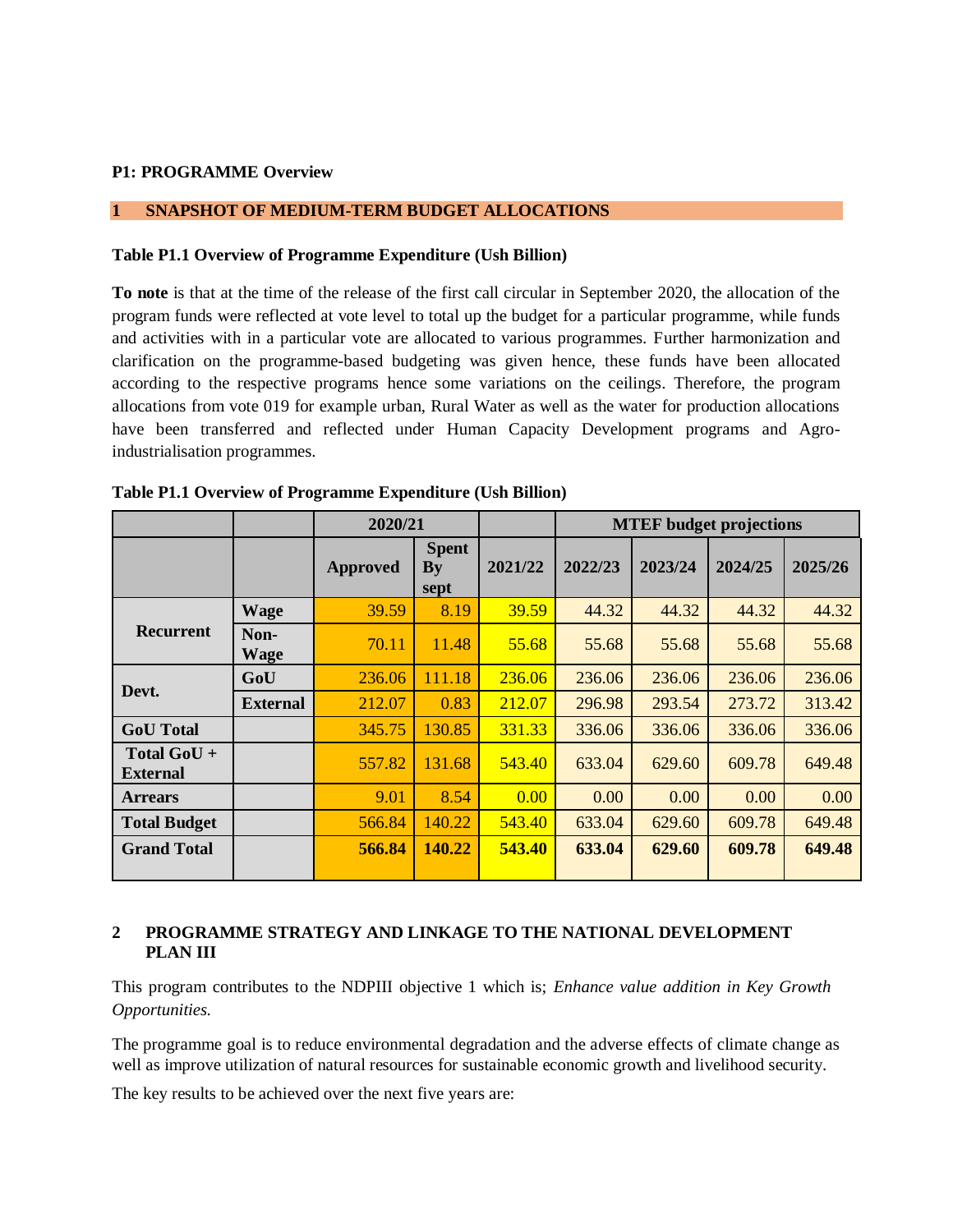- i. Increase water permit holders complying with permit conditions at the time of spot check;
	- a. abstraction surface from 78 percent to 82 percent;
	- b. abstraction groundwater from 76 percent to 81 percent;
	- c. waste water discharge from 63 percent to 68 percent.
- ii. Increase water samples at point of collection complying with national standards:
	- a.water bodies from 0 to 05 percent by 2025;
	- b. Drinking water supplies (Rural) from 41% to 50%;
	- c.Drinking water samples (Urban) from 60% to 70% percent by 2025;
	- d. Wastewater samples from 30% to 40%
- iii. Increase land area covered by forests from 9.1 percent to 15 percent;
- iv. Increase land area covered by wetlands from 8.9 percent to 12 percent;
- v. Increase permit holders complying with ESIA conditions at the time of spot check from 40 percent to 90 percent;
- vi. Increase the accuracy of meteorological information from 80 percent to 90 percent;
- vii. Increase the percentage of automation of weather and climate network from 30 percent to 80 percent;
- viii. Increase the percentage of titled land from 21 percent to 40 percent; and
- ix. Reduce land related conflicts by 30 percent.

#### **Strategies to achieve the above objective;**

**Strategy 1.1:** Promote integrated development and management of water and related resources to ensure availability of water resources for all uses for the present and future generations.

**Strategy 1.2:** Extend coverage and functionality of water resources monitoring networks.

**Strategy 1.3**: Promote efficient utilization of water resources information for early warning and decision making.

**Strategy 1.4**: Develop capacity of stakeholders for water quality testing at national, regional and Local Government levels.

**Strategy 1.5:** Maintain natural water bodies and reservoirs to enhance water storage capacity to meet water resources use requirements.

**Strategy 1.6:** Promote measures to improve safety of new and existing dams and reservoirs, and prevent failure that can compromise public safety and dam safety.

**Strategy 1.7:** Improve and strengthen compliance monitoring and enforcement of water laws, regulations and permit conditions.

**Strategy 1.8:** Promote integrated and coordinated planning of water and related resources following a catchment.

**Strategy 1.9:** Engage riparian States on equitable use of trans-boundary waters.

**Strategy 5.1**: Increase the land area covered by forests through protection of reserves and massive national tree planting.

**Strategy 5.2**: Dedicate fuel wood plantations necessary to contribute to achieving or exceeding net biomass surplus levels.

**Strategy 5.3**: Promote urban forestry throughout the country.

**Strategy 5.4**: Add value to planted trees and plantations.

**Strategy 5.5**: Create jobs in wood-based industry and value chain and forest-based tourism attractions – primate viewing, bird watching, scenic viewing, and mountaineering.

**Strategy 6.1:** Restore, protect and maintain the integrity of wetland ecosystems.

**Strategy 6.2**: Demarcate wetlands boundary to reduce further encroachment and degradation.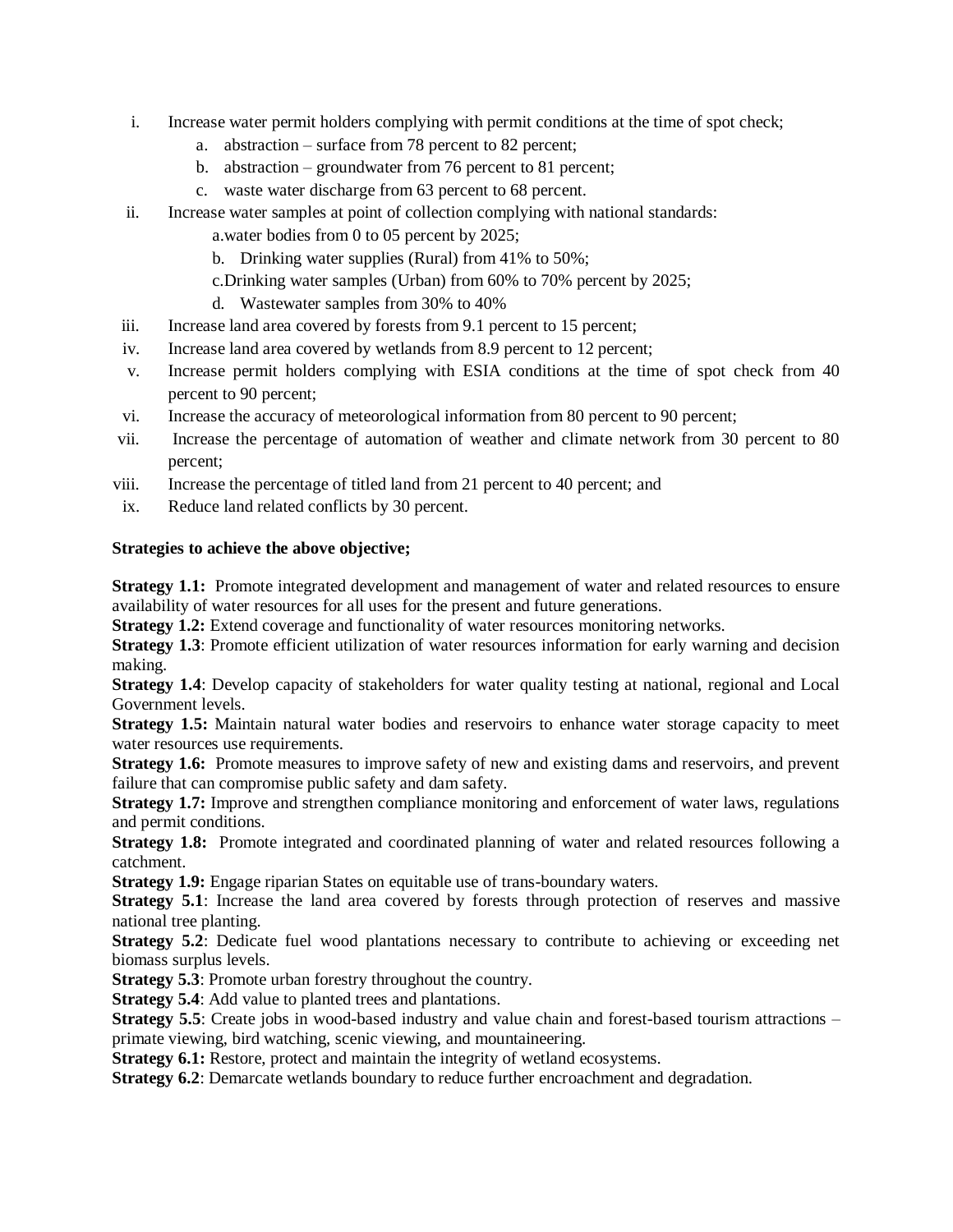**Strategy 6.3:** Promote equitable and sustainable use of wetland resources for livelihood enhancement and economic growth in line with obligations under international agreements.

**Strategy 7.1**: Support protection, restoration and rehabilitation of degraded ENR resources and fragile ecosystems including threatened species

**Strategy 7.2**: Support municipal waste management interventions

**Strategy 7.3:** Support the decentralized environmental management function

**Strategy 8.1**: Operationalize the new National Environment Act 2019 and related regulations

**Strategy 8.2**: **Strategy 8.3:** Strengthen Environmental compliance monitoring and enforcement

Strategy 8.3: Strengthen the Environmental Protection Force to effectively handle enforcement obligations

**Strategy 8.3:** Support integration of environmental management practices into planning and budgeting processes of sectors

**Strategy 8.4**: Strengthen the process of EIAs, licenses and permits to respond to both client and environment management needs

**Strategies 9.1:** Prohibit or restrict manufacture and use of hazardous chemicals within the country

**Strategy 9.2:** Strengthen monitoring and compliance of oil and gas activities to existing regulations and standards.

**Strategy 9.3**: Strengthen monitoring and control of pollution within the country.

**Strategy 10.1**: Integrate environmental awareness and literacy into the education and training curricular.

**Strategy 10.2:** Support public education and mobilize the pubic to participate in ENR management and operationalization of national one health approach development

**Strategy 11.1**: Install new and adequately equip and maintain existing automatic weather stations to ensure maximum functionality.

**Strategy 11.2**: Strengthen institutional capacity for coordination and implementation of climate actions.

**Strategy 12.1**: Enhance country efforts to reduce emissions and build resilience to climate change.

**Strategy 12.2**: Support mainstreaming of climate change actions in budgeting and development planning processes while taking into account gender responsiveness at various levels.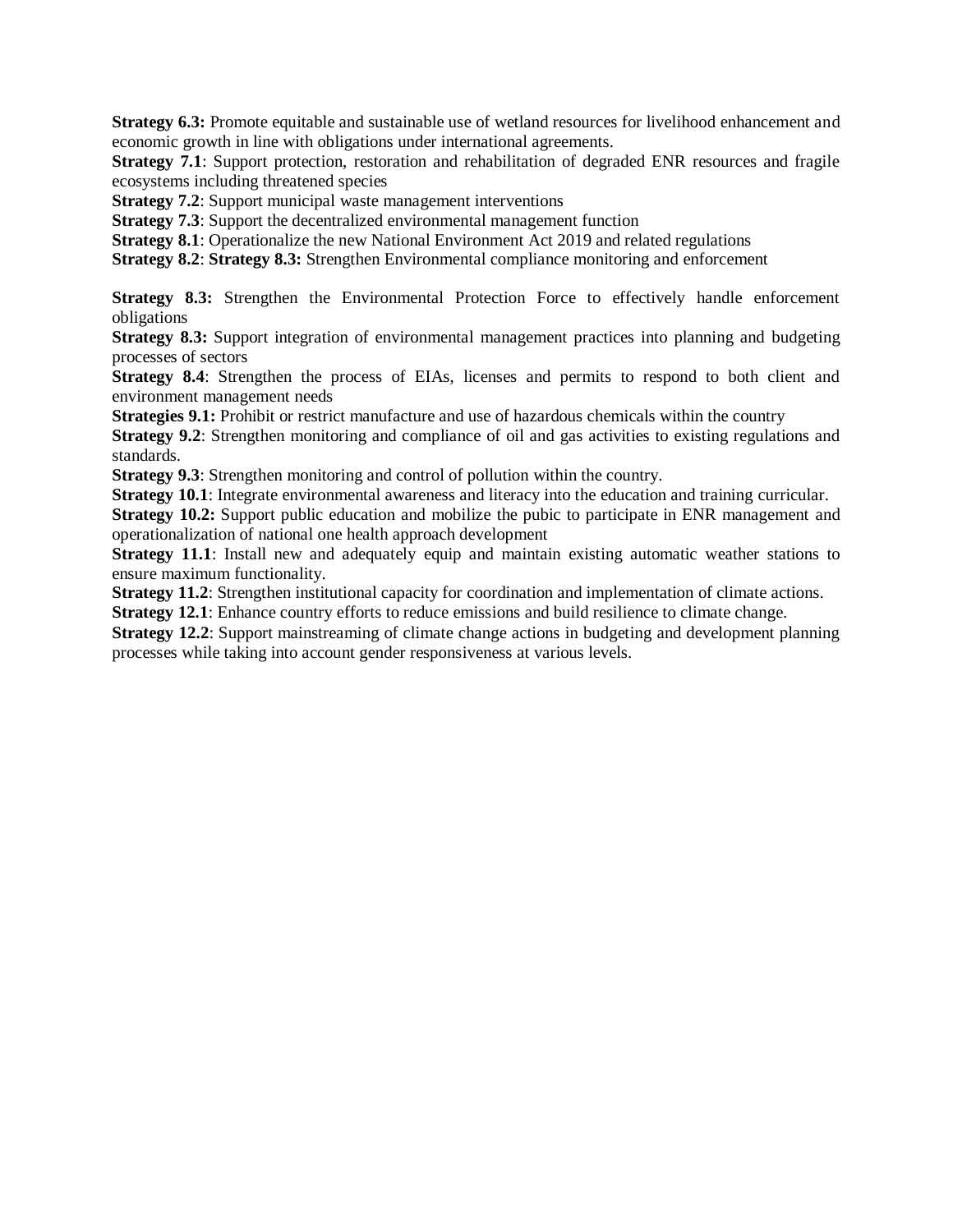### **3 Table P1.2 PROGRAMME OUTCOMES AND OUTCOME INDICATORS**

**1. Programme Outcome 1:** Increase water permit holders complying with permit conditions at the time of spot check

## **Programme Objectives contributed to by the Programme Outcome**

- I. Ensure availability of adequate and reliable quality fresh water resources for all uses
- II. Increase incomes and employment through sustainable use and value addition to water, forests and other natural resources

| <b>Programme Outcome Indicators</b> |                                             |                  | <b>Performance Targets</b> |         |         |         |         |         |
|-------------------------------------|---------------------------------------------|------------------|----------------------------|---------|---------|---------|---------|---------|
|                                     | $(Type\ below)$                             | <b>Base year</b> | <b>Baseline</b>            | 2021/22 | 2022/23 | 2023/24 | 2024/25 | 2025/26 |
|                                     | a. % of water permit holders (abstraction - | 2019/20          | 77%                        | 78%     | 79%     | 80%     | 81%     | 82%     |
|                                     | surface) complying with permit conditions   |                  |                            |         |         |         |         |         |
|                                     | at the time of spot check                   |                  |                            |         |         |         |         |         |
| $\mathbf b$ .                       | % of water permit holders (abstraction –    | 2019/20          | 74.5%                      | 76%     | 77%     | 78%     | 79%     | 81%     |
|                                     | ground water) complying with permit         |                  |                            |         |         |         |         |         |
|                                     | conditions at the time of spot check        |                  |                            |         |         |         |         |         |
| $c_{\cdot}$                         | holders<br>(discharge)<br>of<br>%<br>permit | 2019/20          | 62%                        | 63%     | 64%     | 65%     | 66%     | 68%     |
|                                     | complying with permit conditions at the     |                  |                            |         |         |         |         |         |
|                                     | time of spot check                          |                  |                            |         |         |         |         |         |

**2. Programme Outcome 2:** Increase number of water or wastewater samples complying with national standards

## **Programme Objectives contributed to by the Programme Outcome**

I. Ensure availability of adequate and reliable quality fresh water resources for all uses.

| <b>Programme Outcome Indicators</b> |                                                                                                   |                  | <b>Performance Targets</b> |            |         |         |         |         |  |
|-------------------------------------|---------------------------------------------------------------------------------------------------|------------------|----------------------------|------------|---------|---------|---------|---------|--|
|                                     | $(Type\ below)$                                                                                   | <b>Base year</b> | <b>Baseline</b>            | 2021/22    | 2022/23 | 2023/24 | 2024/25 | 2025/26 |  |
|                                     | a. % of water supplies/water collection point                                                     | 2019/20          | 40%                        | 41%        | 43%     | 45%     | 47%     | 50%     |  |
|                                     | (Rural) complying with national standards.                                                        |                  |                            |            |         |         |         |         |  |
|                                     | b. % of water supplies/water collection point                                                     | 2019/20          | <b>59%</b>                 | 60%        | 63%     | 65%     | 67%     | 70%     |  |
|                                     | (Urban) complying with national                                                                   |                  |                            |            |         |         |         |         |  |
|                                     | standards.                                                                                        |                  |                            |            |         |         |         |         |  |
|                                     | c. % of Waste water samples complying with                                                        | 2019/20          | 29%                        | <b>30%</b> | 33%     | 35%     | 37%     | 40%     |  |
|                                     | national standards.                                                                               |                  |                            |            |         |         |         |         |  |
| 3.                                  | <b>Programme Outcome 3:</b> Increase land area covered by forests from 12.4 percent to 15 percent |                  |                            |            |         |         |         |         |  |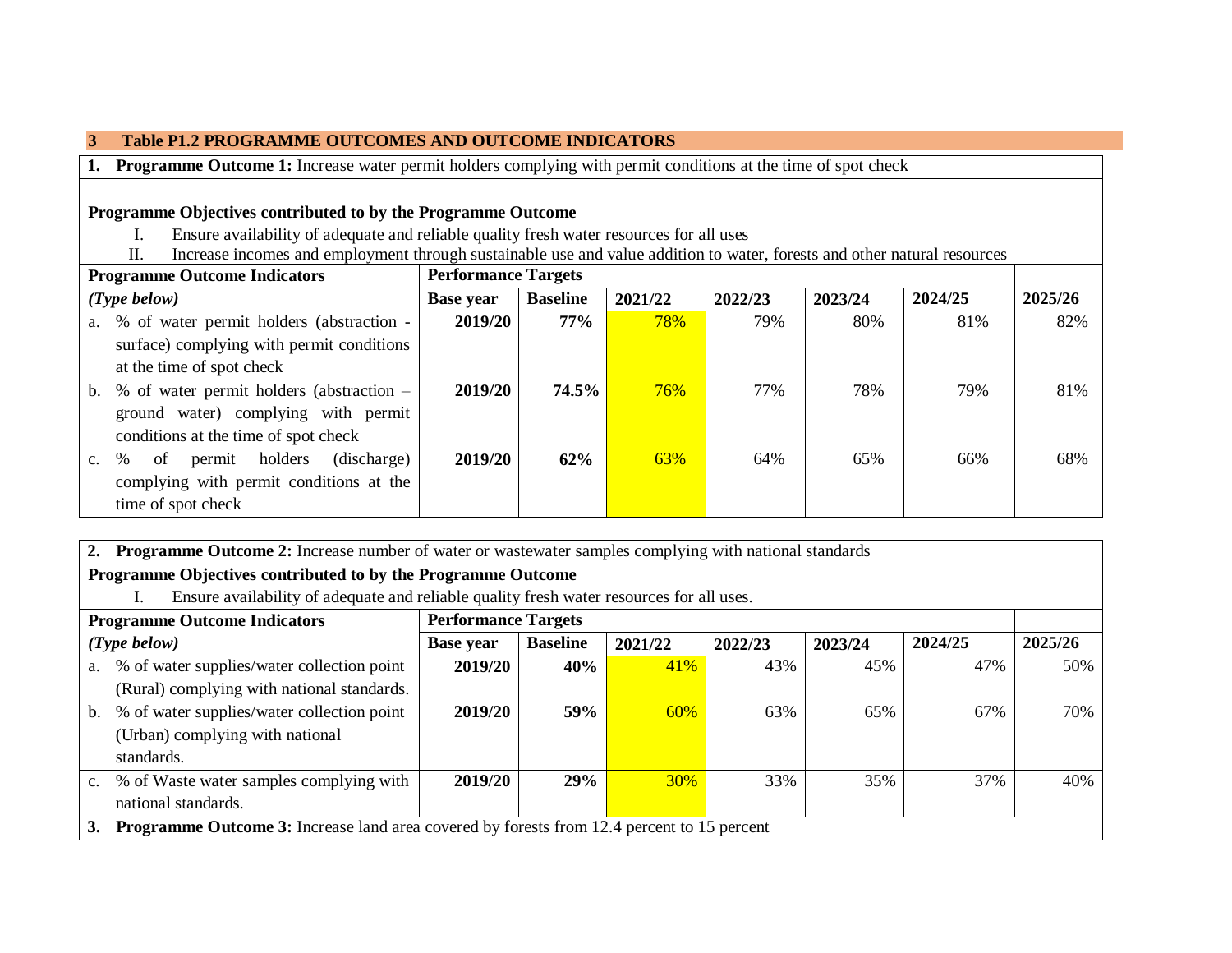I. Objective (ii). Increase forest, tree and wetland coverage, restore bare hills and protect mountainous areas and rangelands;

II. Objective (v): Promote inclusive climate resilient and low emissions development at all levels;

| <b>Programme Outcome Indicators</b>     | <b>Performance Targets</b> |                 |         |         |         |         |         |
|-----------------------------------------|----------------------------|-----------------|---------|---------|---------|---------|---------|
| $(Type\ below)$                         | <b>Base vear</b>           | <b>Baseline</b> | 2021/22 | 2022/23 | 2023/24 | 2024/25 | 2025/26 |
| % of land area covered by forests<br>a. | 2019/20                    | 12.4%           | 3.0%    | 13.5%   | 14.5%   | 15%     | 15.2%   |

| <b>Programme Outcome 4:</b> Increase land area covered by wetlands from 8.9 percent to 9.57 percent<br>4.                   |                            |                 |         |         |         |          |         |
|-----------------------------------------------------------------------------------------------------------------------------|----------------------------|-----------------|---------|---------|---------|----------|---------|
| Objective (ii): Increase forest, tree and wetland coverage, restore bare hills and protect mountainous areas and rangelands |                            |                 |         |         |         |          |         |
| <b>Programme Outcome Indicators</b>                                                                                         | <b>Performance Targets</b> |                 |         |         |         |          |         |
| $(Type\ below)$                                                                                                             | <b>Base year</b>           | <b>Baseline</b> | 2021/22 | 2022/23 | 2023/24 | 2024/25  | 2025/26 |
| % of land area covered by wetlands                                                                                          | 2019/20                    | 8.9%            | $9.1\%$ | 10.1%   | 11.1%   | 12.0%    | 12.9%   |
| Area of wetland restored and maintained                                                                                     | 2019/20                    | 10,500          | 18,000  | 20,500  | 25,500  | 28,500   | 30,500  |
| Km of wetland<br>boundary<br>surveyed and                                                                                   | 2019/20                    | 500km           | 8,000km | 8,800km | 9,600km | 10,400km | 11,200  |
| demarcated                                                                                                                  |                            |                 |         |         |         |          |         |

| 5. Programme Outcome 5: Increase permit holders complying with ESIA conditions at the time of spot check from 40 percent to 90 percent |
|----------------------------------------------------------------------------------------------------------------------------------------|
| revenue from oil and gas by 2 percent                                                                                                  |

- I. Objective vi: Maintain and/or restore a clean, healthy, and productive environment.
- II. Objective (vii): Increase incomes and employment through sustainable use and value addition to water, forests and other natural resources

|             | <b>Programme Outcome Indicators</b>      |                  | <b>Performance Targets</b> |            |         |         |         |         |  |
|-------------|------------------------------------------|------------------|----------------------------|------------|---------|---------|---------|---------|--|
|             | $(Type\ below)$                          | <b>Base year</b> | <b>Baseline</b>            | 2021/22    | 2022/23 | 2023/24 | 2024/25 | 2025/26 |  |
| a.          | Level of Compliance of National          | 2019/20          | 80%                        | 83%        | 86%     | 88%     | 90%     | 91%     |  |
|             | Programmes and projects to environmental |                  |                            |            |         |         |         |         |  |
|             | laws and standards                       |                  |                            |            |         |         |         |         |  |
| $h_{\cdot}$ | Number of Local Governments with air     | 2019/20          | 10                         | 20         | 20      | 20      | 20      | 20      |  |
|             | quality monitoring equipment             |                  |                            |            |         |         |         |         |  |
| $c_{\cdot}$ | Number of Environmental Inspectors       | 2019/20          | 150                        | <b>200</b> | 250     | 250     | 300     | 300     |  |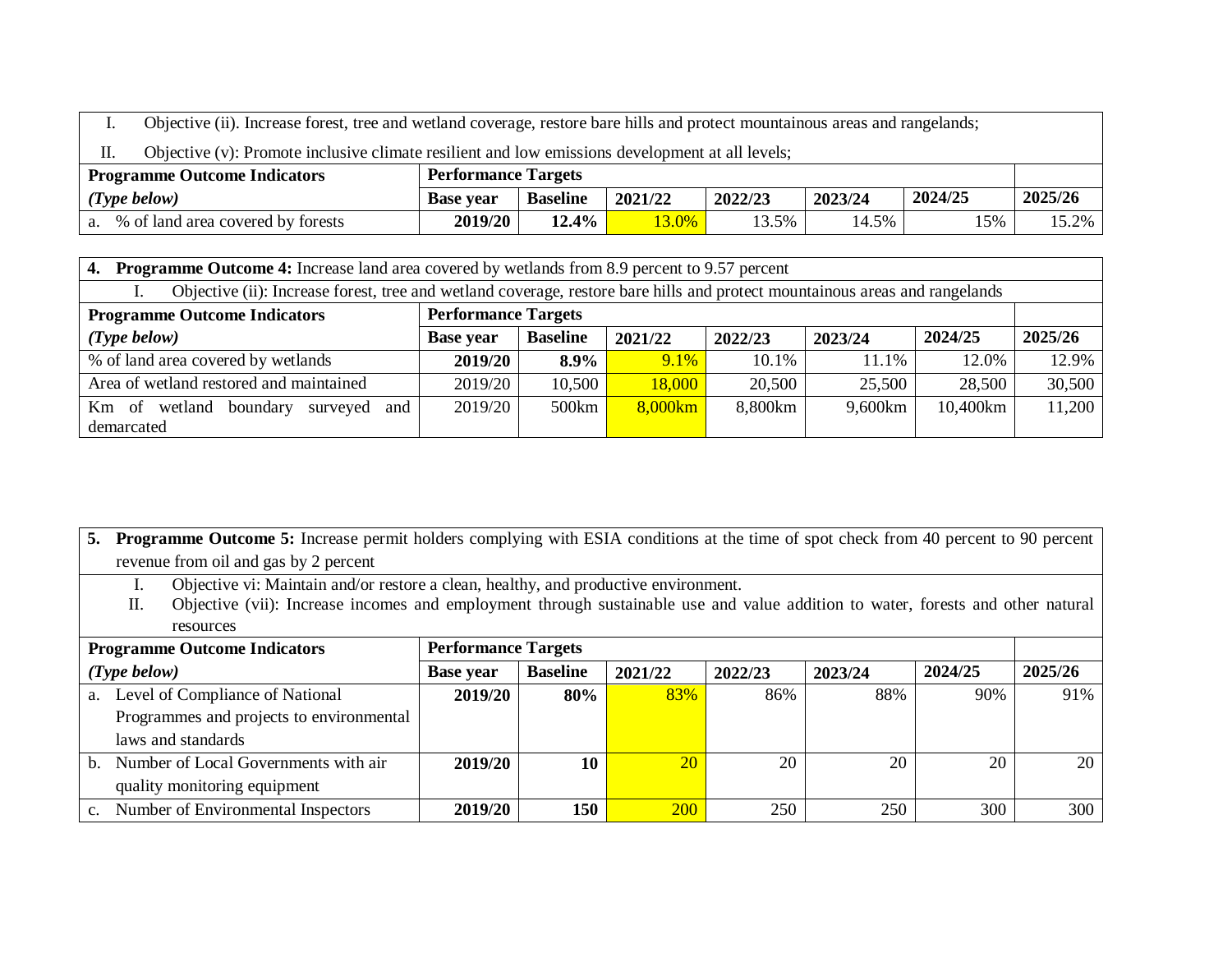| trained on Environmental regulation and |         |     |      |      |      |      |      |
|-----------------------------------------|---------|-----|------|------|------|------|------|
| enforcement                             |         |     |      |      |      |      |      |
| Area in Ha of degraded hilly and        | 2019/20 | 500 | 1000 | 2500 | 1250 | 2500 | 1250 |
| mountainous areas restored.             |         |     |      |      |      |      |      |

| 6.                                                                                                 | <b>Programme Outcome 6:</b> Increase the accuracy of meteorological information from 80 percent to 90 percent.                  |                            |                 |         |         |         |         |         |
|----------------------------------------------------------------------------------------------------|---------------------------------------------------------------------------------------------------------------------------------|----------------------------|-----------------|---------|---------|---------|---------|---------|
| Objective vi: Reduce human and economic loss from natural hazards and disasters                    |                                                                                                                                 |                            |                 |         |         |         |         |         |
|                                                                                                    | <b>Programme Outcome Indicators</b>                                                                                             | <b>Performance Targets</b> |                 |         |         |         |         |         |
|                                                                                                    | $(Type\ below)$                                                                                                                 | <b>Base year</b>           | <b>Baseline</b> | 2021/22 | 2022/23 | 2023/24 | 2024/25 | 2025/26 |
| a.                                                                                                 | % of Accuracy of Meteorological                                                                                                 | 2019/20                    | 75%             | 80%     | 85%     | 88%     | 90%     | 92%     |
|                                                                                                    | Information                                                                                                                     |                            |                 |         |         |         |         |         |
| b.                                                                                                 | % of sectors integrating climate change in                                                                                      | 2019/20                    | 33%             | 35%     | 55%     | 60%     | 65%     | 67%     |
|                                                                                                    | their development and implementation                                                                                            |                            |                 |         |         |         |         |         |
|                                                                                                    | plans                                                                                                                           |                            |                 |         |         |         |         |         |
| 7.                                                                                                 | <b>Programme Outcome 7:</b> Increase the percentage of automation of weather and climate network from 30 percent to 80 percent. |                            |                 |         |         |         |         |         |
|                                                                                                    | Objective vi: Reduce human and economic loss from natural hazards and disasters                                                 |                            |                 |         |         |         |         |         |
|                                                                                                    | <b>Programme Outcome Indicators</b>                                                                                             | <b>Performance Targets</b> |                 |         |         |         |         |         |
| 2024/25<br><b>Baseline</b><br>$(Type\ below)$<br>2021/22<br>2022/23<br>2023/24<br><b>Base year</b> |                                                                                                                                 |                            |                 |         | 2025/26 |         |         |         |
|                                                                                                    | % of Automation of Weather and Climate                                                                                          | 2019/20                    | <b>59%</b>      | 60%     | 65%     | 70%     | 80%     | 81%     |
|                                                                                                    | <b>Network</b>                                                                                                                  |                            |                 |         |         |         |         |         |

| 8.             | <b>Programme Outcome 8:</b> Increase the percentage of titled land from 21 percent to 40 percent. |                            |                 |         |         |         |         |         |
|----------------|---------------------------------------------------------------------------------------------------|----------------------------|-----------------|---------|---------|---------|---------|---------|
|                | Objective vi: Reduce human and economic loss from natural hazards and disasters                   |                            |                 |         |         |         |         |         |
|                | <b>Programme Outcome Indicators</b>                                                               | <b>Performance Targets</b> |                 |         |         |         |         |         |
|                | $(Type\ below)$                                                                                   | <b>Base year</b>           | <b>Baseline</b> | 2021/22 | 2022/23 | 2023/24 | 2024/25 | 2025/26 |
| $a_{\cdot}$    | Percentage of land registered under the 4                                                         | 2019/20                    | 21%             | 29%     | 32%     | 35%     | 40%     | 43%     |
|                | different tenure systems (disaggregated)                                                          |                            |                 |         |         |         |         |         |
| $\mathbf{b}$ . | Average days taken to register land                                                               | 2019/20                    | 12              | 10      |         |         |         |         |
| $c_{\cdot}$    | Percentage of public projects acquiring                                                           | 2019/20                    | 60%             | 65%     | 68%     | 70%     | 73%     | 75%     |
|                | land in the Stipulated time.                                                                      |                            |                 |         |         |         |         |         |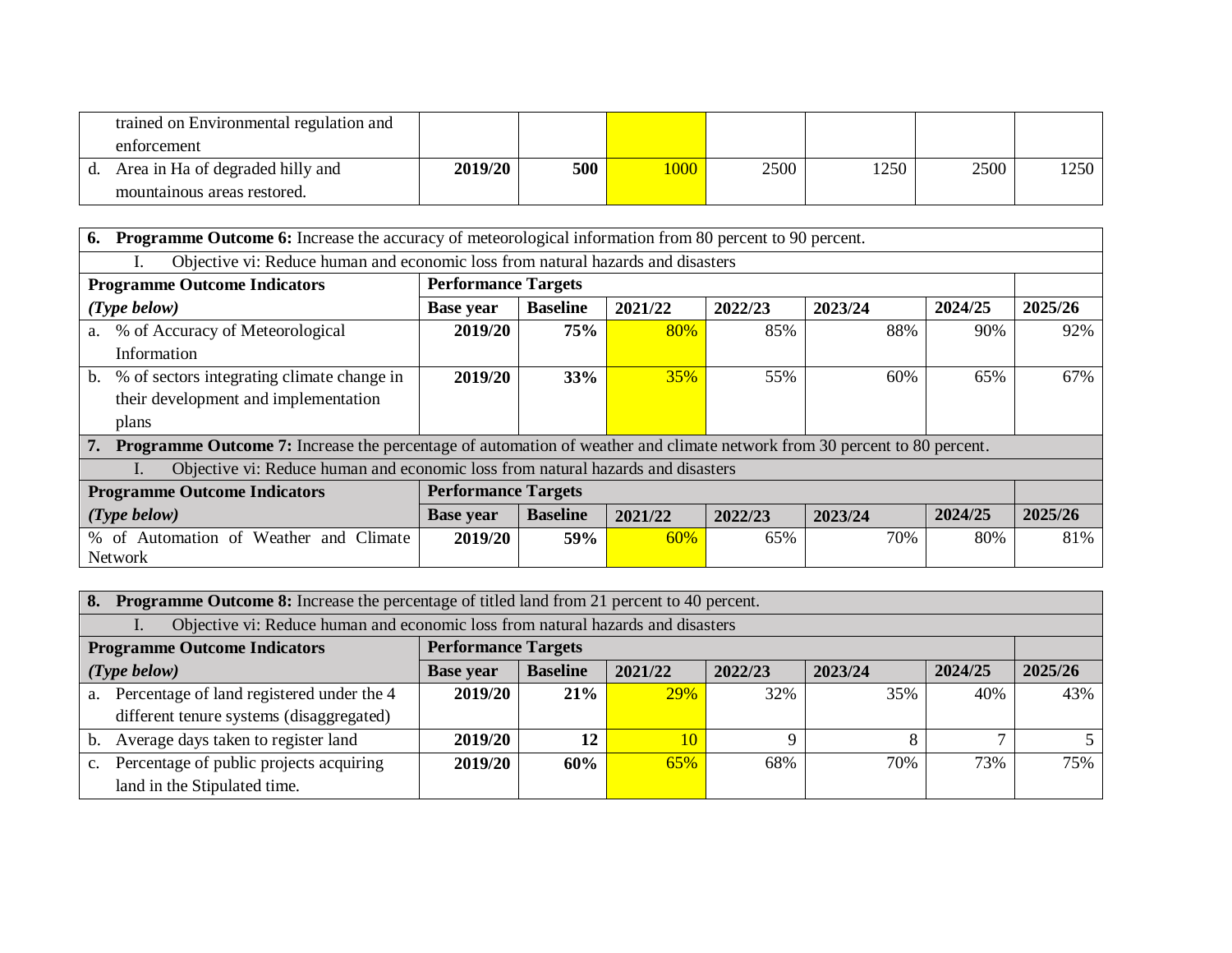| 9.<br><b>Programme Outcome 9:</b> Reduce land related conflicts by 30 percent. |                                         |                            |                 |         |         |         |         |         |
|--------------------------------------------------------------------------------|-----------------------------------------|----------------------------|-----------------|---------|---------|---------|---------|---------|
| Objective iii: Strengthen land use and management                              |                                         |                            |                 |         |         |         |         |         |
|                                                                                | <b>Programme Outcome Indicators</b>     | <b>Performance Targets</b> |                 |         |         |         |         |         |
|                                                                                | $(Type\ below)$                         | <b>Base year</b>           | <b>Baseline</b> | 2021/22 | 2022/23 | 2023/24 | 2024/25 | 2025/26 |
| a.                                                                             | Percentage of customers reporting       | 2019/20                    | 70%             | 73%     | 76%     | 80%     | 83%     | 85%     |
|                                                                                | satisfaction with the Land Registry     |                            |                 |         |         |         |         |         |
|                                                                                | Services                                |                            |                 |         |         |         |         |         |
| $\mathbf{b}$ .                                                                 | Percentage of land conflicts/disputes   | 2019/20                    | 65              | 50      | 40      | 30      | 25      | 20      |
|                                                                                | mediated                                |                            |                 |         |         |         |         |         |
| $c_{\cdot}$                                                                    | Percentage of public projects acquiring | 2019/20                    | 60%             | 65%     | 68%     | 70%     | 73%     | 75%     |
|                                                                                | land in the Stipulated time.            |                            |                 |         |         |         |         |         |

### **4 P2: INTERMEDIATE OUTCOMES, OUTCOME INDICATORS AND PROPOSED BUDGET ALLOCATIONS ALIGNED TO THE NDP**

**\_\_\_\_\_\_\_\_\_\_\_\_\_\_\_\_\_\_\_\_\_\_\_\_\_\_\_\_\_\_\_\_\_\_\_\_\_\_\_\_\_\_\_\_\_\_\_\_\_\_\_\_\_\_\_\_\_\_\_\_\_\_\_\_\_\_\_\_\_\_\_\_\_\_\_\_\_\_\_\_\_\_\_\_\_\_\_\_\_\_\_\_\_\_\_\_\_\_\_\_\_\_**

### **Table P2.1: Intermediate Outcomes and Outcome Indicators Aligned to the NDP**

| Vote 003 Office of the Prime Minister                                                                                                      |
|--------------------------------------------------------------------------------------------------------------------------------------------|
| <b>Sub Programme: 18 Disaster Preparedness and Management</b>                                                                              |
| <b>Sub Programme Objectives:</b> To strengthen capacities for mitigation, preparedness and response to natural and human induced Disasters |

**Intermediate Outcomes:** 

**Programme outcomes contributed to by the Intermediate Outcome:**

Reduced human and economic loss from natural hazards and disasters

| Intermediate outcome Indicators             |                  |                 |         | <b>Performance Target</b> |         |         |         |
|---------------------------------------------|------------------|-----------------|---------|---------------------------|---------|---------|---------|
|                                             | <b>Base Year</b> | <b>Baseline</b> | 2021/22 | 2022/23                   | 2023/24 | 2024/25 | 2025/26 |
| Average response time to disasters<br>(Hrs) | 2019/20          | 48              | 48      | 32                        | 32      | 24      | 24      |
| Number of DDMCs and DDPCs<br>trained        | 2019/20          | 30              | 35      | 40                        |         | 50      | 50      |
| Number of disaster risk assessments         | 2019/20          | 200             | 250     | 300                       | 350     | 350     | 400     |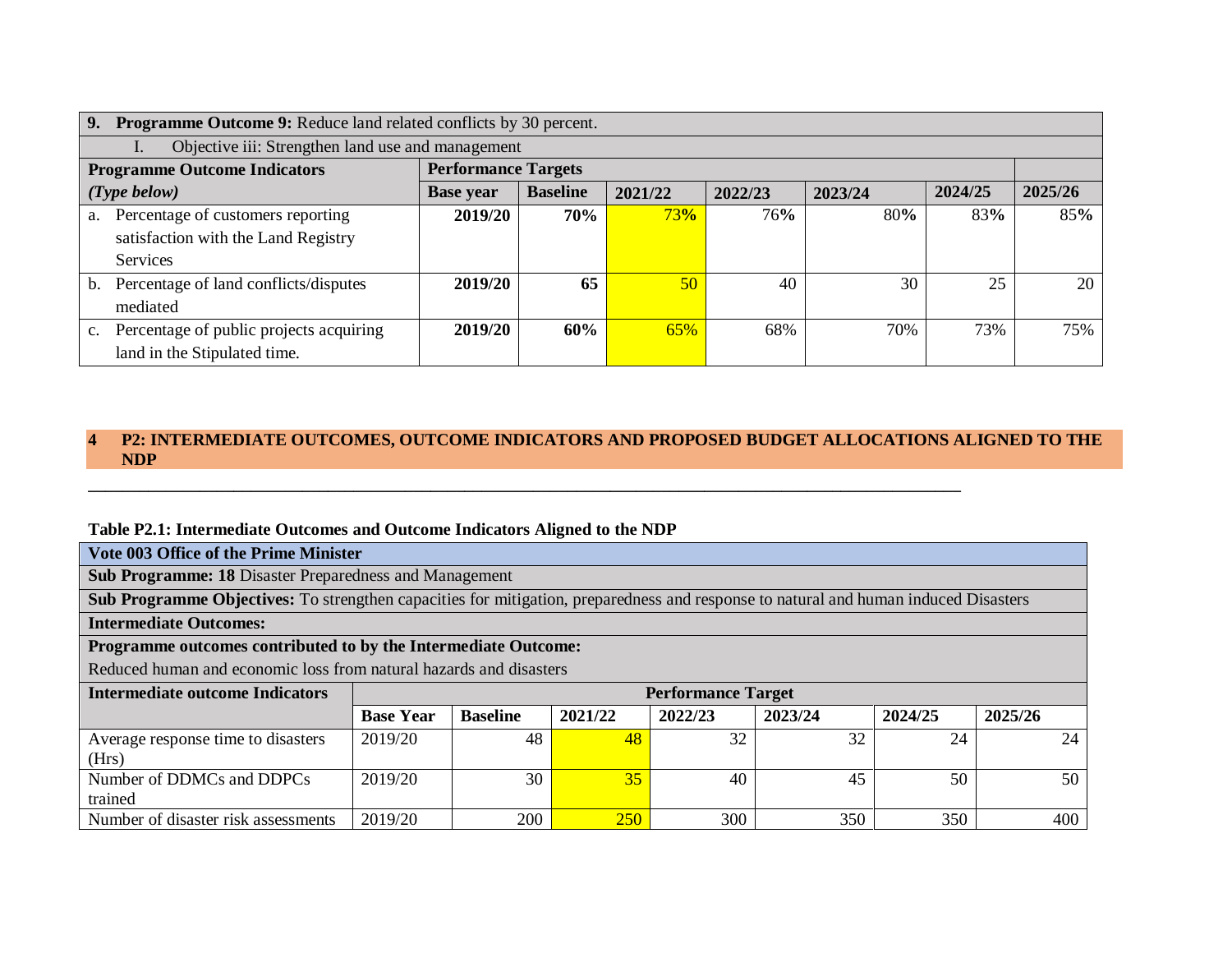| Conducted                         |         |         |         |         |         |         |         |
|-----------------------------------|---------|---------|---------|---------|---------|---------|---------|
| Proportion of disaster risk and   | 2019/20 | 90%     | 95%     | 100%    | 100%    | 100%    | 100%    |
| vulnerability assessments carried |         |         |         |         |         |         |         |
| out.                              |         |         |         |         |         |         |         |
| Number of people supplied with    | 2019/20 | 300,000 | 350,000 | 400,000 | 450,000 | 500,000 | 600,000 |
| relief items                      |         |         |         |         |         |         |         |

**Vote 020 Lands Housing and Urban Development**

**NDP III Programme: Natural Resources, Environment, Climate Change, Land and Water Management** 

**NDP III Programme Outcomes contributed to by the Intermediate Outcome**

1) Improved Land tenure Security

**Sub Programme :** Land Component (MLHUD)

**Sub Programme Objective:** Strengthen land use and management

## **Intermediate Outcome:**

- I. Increase the percentage of titled land from 21 percent to 40 percent; and
- II. Reduce land related conflicts by 30 percent.

| <b>Intermediate Outcome Indicators</b>                     | <b>Performance Targets</b> |                 |         |         |         |         |                 |
|------------------------------------------------------------|----------------------------|-----------------|---------|---------|---------|---------|-----------------|
|                                                            | <b>Base year</b>           | <b>Baseline</b> | 2021/22 | 2022/23 | 2023/24 | 2024/25 | 2025/26         |
| Percentage of land registered under the 4 different tenure | 2019/20                    | 21              | 29      | 32      | 35      | 40      | 43              |
| systems (disaggregated)                                    |                            |                 |         |         |         |         |                 |
| Average days taken to register land                        | 2019/20                    | 12              | 10      |         | 8       |         |                 |
| Percentage of customers reporting satisfaction with        | 2019/20                    | 70              | 73      | 76      | 80      | 83      | 85              |
| the Land Registry Services                                 |                            |                 |         |         |         |         |                 |
| Percentage of land conflicts/disputes mediated             | 2019/20                    | 65              | 50      | 40      | 30      | 25      | 20 <sub>1</sub> |
| Percentage of public projects acquiring land in the        | 2019/20                    | 60%             | 65%     | 68%     | 70%     | 73%     | 75%             |
| Stipulated time.                                           |                            |                 |         |         |         |         |                 |

### **Vote 019: Ministry of Water and Environment**

**Sub Programme: 04-** *Water Resources Management*

**Sub - Programme Objectives: To ensure availability of adequate and reliable quality fresh water resources for all uses** 

**Intermediate Outcome: Increased availability of good quality and adequate water resources to support socio- economic transformation for**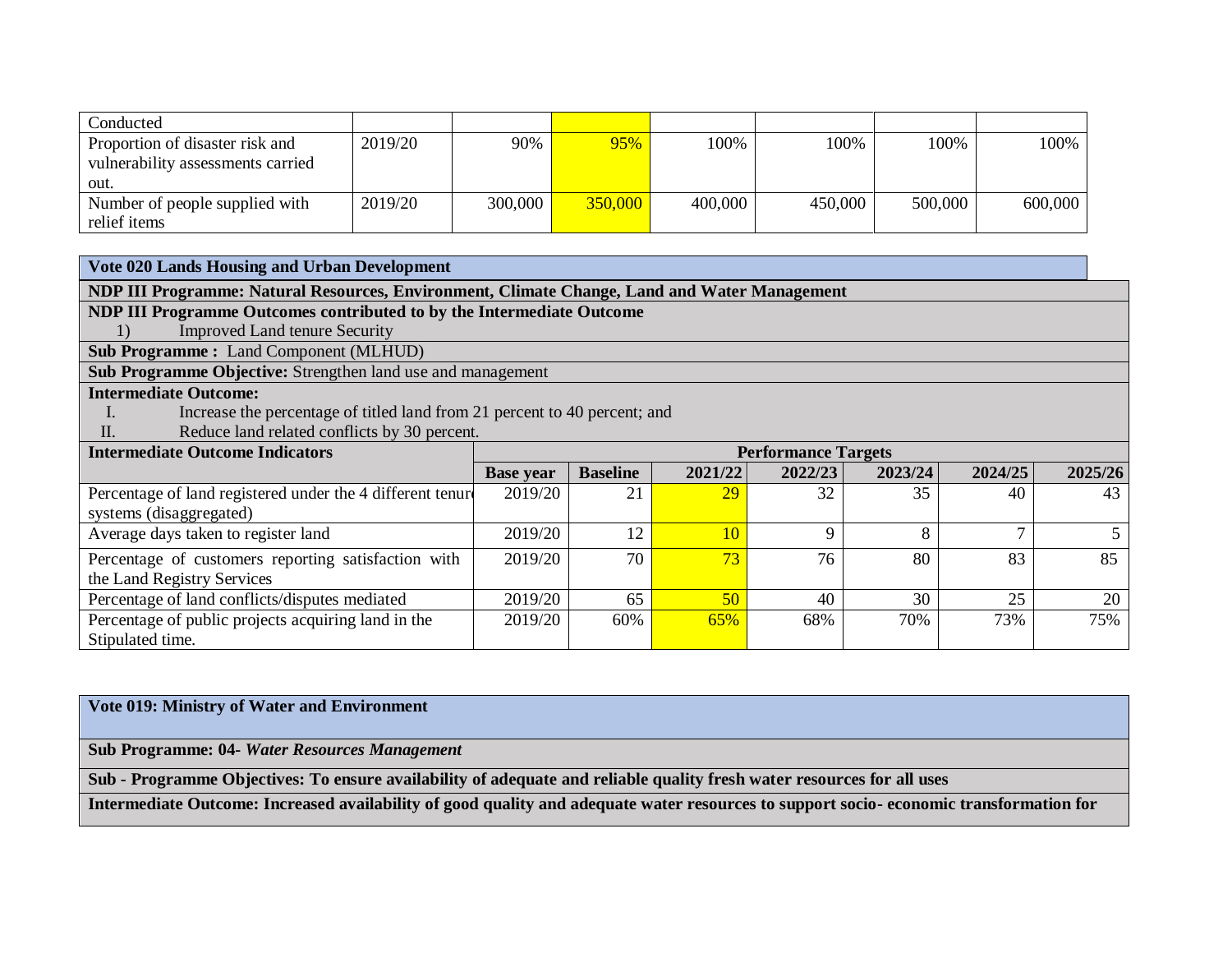#### **men and women.**

**Programme Outcomes contributed to by the Intermediate Outcome**

- **1. Increase water permit holders complying with permit conditions at the time of spot check;**
- **2. Increase number of waste or water samples complying with national standards;**

| <b>Intermediate Outcome Indicators</b>     |                  | <b>Performance Targets</b> |            |            |         |         |         |  |  |  |
|--------------------------------------------|------------------|----------------------------|------------|------------|---------|---------|---------|--|--|--|
|                                            | <b>Base year</b> | <b>Baseline</b>            | 2021/22    | 2022/23    | 2023/24 | 2024/25 | 2025/26 |  |  |  |
| % of water permit holders (abstraction -   | 2019/20          | 77%                        | <b>78%</b> | 79%        | 80%     | 81%     | 82%     |  |  |  |
| surface) complying with permit conditions  |                  |                            |            |            |         |         |         |  |  |  |
| at the time of spot check                  |                  |                            |            |            |         |         |         |  |  |  |
| % of water permit holders (abstraction –   | 2019/20          | 74.5%                      | 76%        | <b>77%</b> | 78%     | 79%     | 81%     |  |  |  |
| ground water) complying with permit        |                  |                            |            |            |         |         |         |  |  |  |
| conditions at the time of spot check       |                  |                            |            |            |         |         |         |  |  |  |
| % of permit holders (discharge) complying  | 2019/20          | 62%                        | 63%        | 64%        | 65%     | 66%     | 68%     |  |  |  |
| with permit conditions at the time of spot |                  |                            |            |            |         |         |         |  |  |  |
| check                                      |                  |                            |            |            |         |         |         |  |  |  |
| % of water supplies/water collection point | 2019/20          | 40%                        | 41%        | 43%        | 45%     | 47%     | 50%     |  |  |  |
| (Rural) complying with national standards. |                  |                            |            |            |         |         |         |  |  |  |
| % of water supplies/water collection point | 2019/20          | 59%                        | 60%        | 63%        | 65%     | 67%     | 70%     |  |  |  |
| (Urban) complying with national standards. |                  |                            |            |            |         |         |         |  |  |  |
| % of Waste water samples complying with    | 2019/20          | 29%                        | 30%        | 33%        | 35%     | 37%     | 40%     |  |  |  |
| national standards.                        |                  |                            |            |            |         |         |         |  |  |  |

#### **Vote 019: Ministry of Water and Environment**

**Sub Programme: 05- Natural Resources Management**

**Programme Objectives:** 

- **I. Increase forest, tree and wetland coverage, restore bare hills and protect mountainous areas and rangelands.**
- **II. To Promote inclusive climate resilient and low emissions development at all levels.**

**Intermediate Outcome: Increased protection and productivity of the environment and natural resources**

**Programme Outcomes contributed to by the Intermediate Outcome**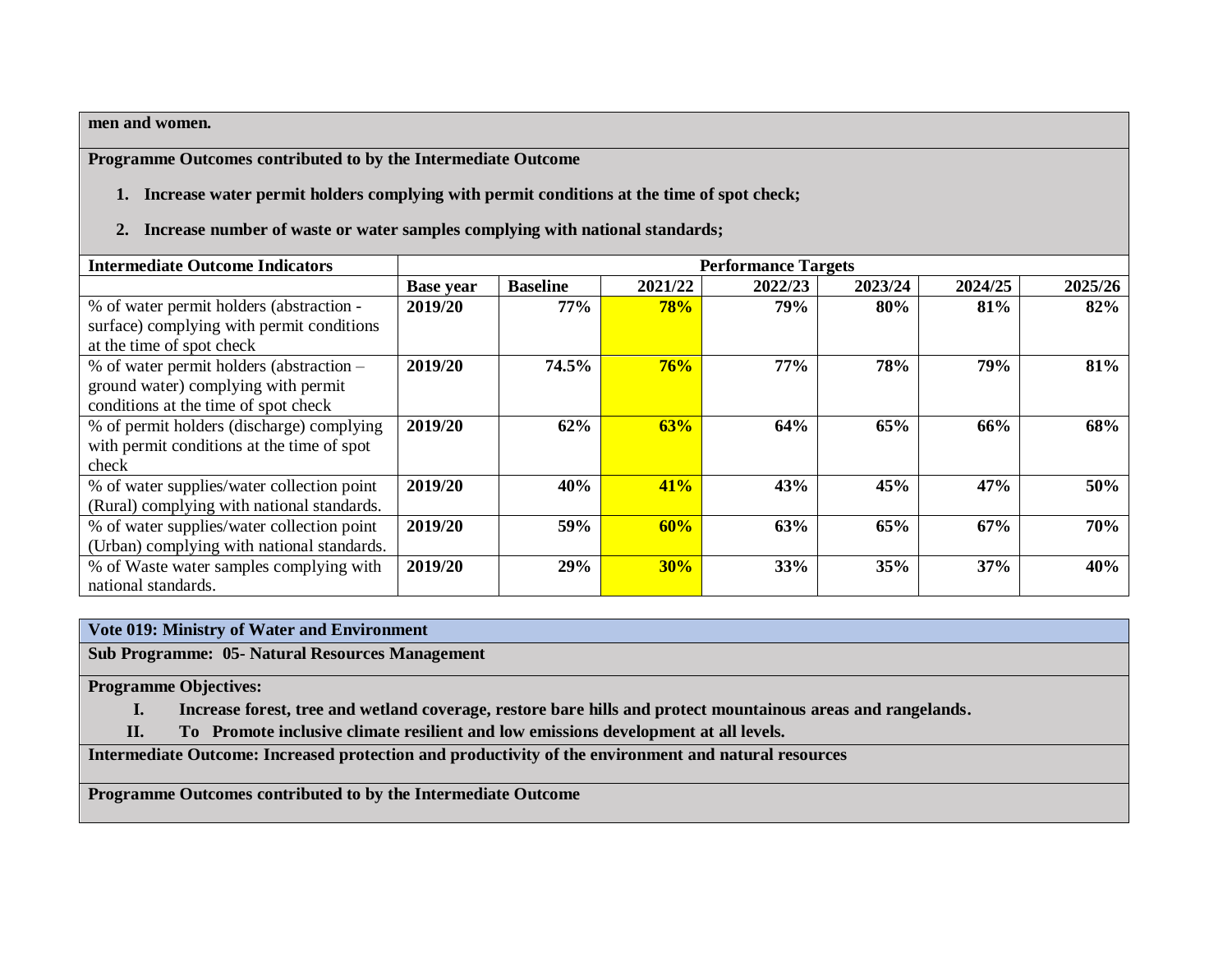### **I. Increase land area covered by forests from 12.4 percent to 15 percent.**

### **II. Increase land area covered by wetlands from 8.9 percent to 12 percent**

| <b>Intermediate Outcome</b>                         |                  |                 |          | <b>Performance Targets</b> |         |          |         |  |  |  |  |  |  |
|-----------------------------------------------------|------------------|-----------------|----------|----------------------------|---------|----------|---------|--|--|--|--|--|--|
| <b>Indicators</b>                                   |                  |                 |          |                            |         |          |         |  |  |  |  |  |  |
|                                                     | <b>Base year</b> | <b>Baseline</b> | 2021/22  | 2022/23                    | 2023/24 | 2024/25  | 2025/26 |  |  |  |  |  |  |
| %<br>covered by<br>-of<br>land<br>area              | 2019/20          | 12.4%           | $13.0\%$ | 13.5%                      | 14.5%   | 15%      | 15.2%   |  |  |  |  |  |  |
| forests                                             |                  |                 |          |                            |         |          |         |  |  |  |  |  |  |
| $\%$<br><sub>of</sub><br>covered by<br>land<br>area | 2019/20          | 8.9%            | 9.1%     | 10.1%                      | 11.1%   | 12.0%    | 12.9%   |  |  |  |  |  |  |
| wetlands                                            |                  |                 |          |                            |         |          |         |  |  |  |  |  |  |
| Area of<br>wetland restored and                     | 2019/20          | 10,500          | 18,000   | 20,500                     | 25,500  | 28,500   | 30,500  |  |  |  |  |  |  |
| maintained                                          |                  |                 |          |                            |         |          |         |  |  |  |  |  |  |
| Km<br>-of<br>wetland<br>boundary                    | 2019/20          | 500km           | 8,000km  | 8,800km                    | 9,600km | 10,400km | 11,200  |  |  |  |  |  |  |
| surveyed and demarcated                             |                  |                 |          |                            |         |          |         |  |  |  |  |  |  |

# **Vote 019: Ministry of Water and Environment Sub Programme: 06-** *Weather, Climate and Climate Change* **Sub Programme Objectives: To Coordinate and monitor implementation of Uganda's Climate Change Policy and the respective international agreements for increased resilience of Uganda's population to climate Change and disaster risks. Intermediate Outcome: Improved Weather, Climate and Climate Change Management, Protection and Restoration of Environment and Natural Resources Programme Outcomes contributed to by the Intermediate Outcome I. Promote inclusive climate resilient and low emissions development at all levels; II. Reduce human and economic loss from natural hazards and disasters Intermediate Outcome Indicators Performance Targets Base year Baseline 2021/22 2022/23 2023/24 2024/25 2025/26**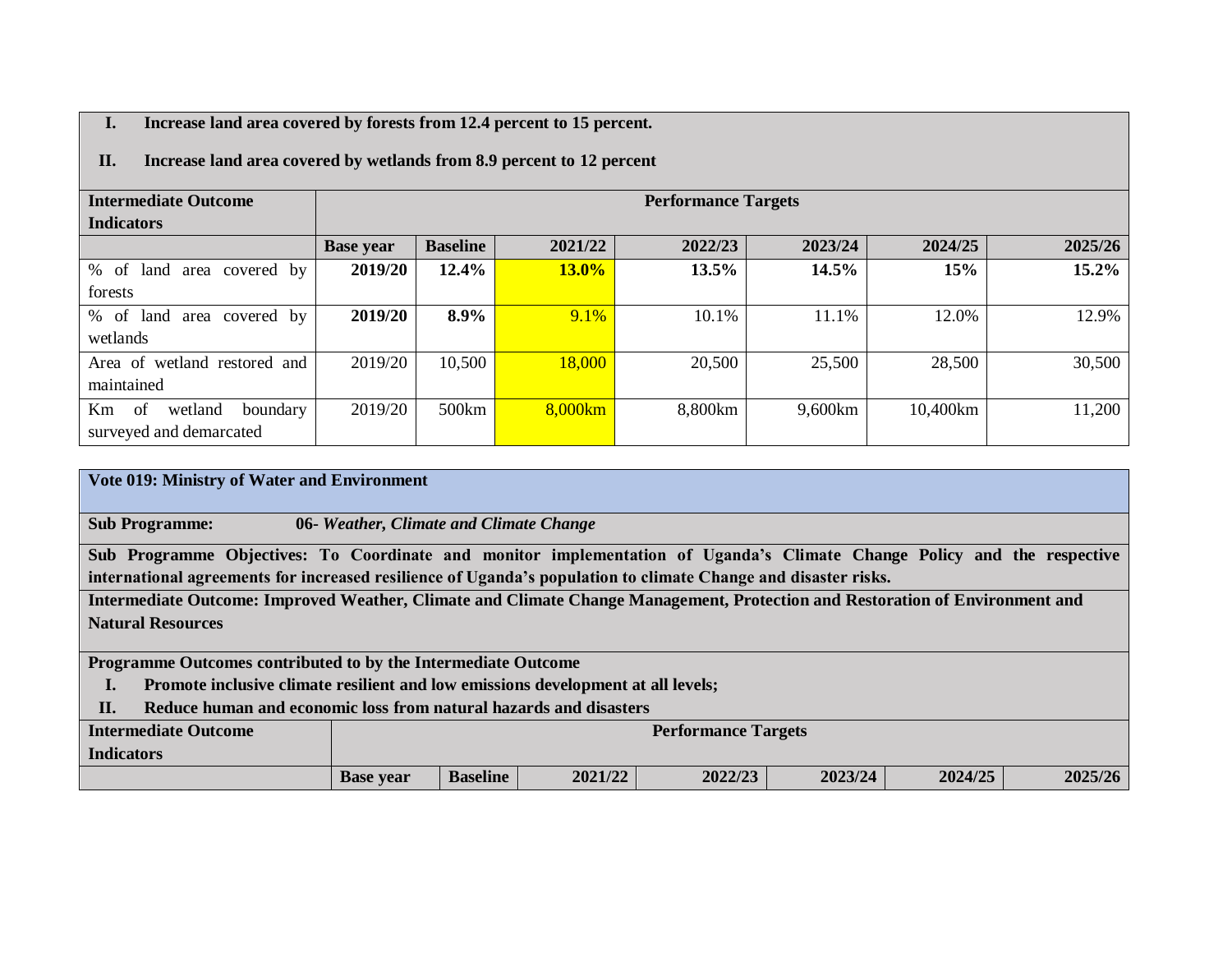| % of sectors integrating climate | 2019/20 | 33% | 35% | 55% | 60% | 65% | 67% |
|----------------------------------|---------|-----|-----|-----|-----|-----|-----|
| change in their development and  |         |     |     |     |     |     |     |
| implementation plans             |         |     |     |     |     |     |     |

| <b>Vote 050: National Environment Management Authority</b>                                                            |                  |                                                                        |                                                   |      |       |       |       |  |  |  |  |  |
|-----------------------------------------------------------------------------------------------------------------------|------------------|------------------------------------------------------------------------|---------------------------------------------------|------|-------|-------|-------|--|--|--|--|--|
| <b>Sub Programme:</b>                                                                                                 |                  |                                                                        | Natural Resources, Climate Change and Environment |      |       |       |       |  |  |  |  |  |
| Sub Programme Objectives: Environmental Compliance and Enforcement Strengthened                                       |                  |                                                                        |                                                   |      |       |       |       |  |  |  |  |  |
| Intermediate Outcome: Increased permit holders complying with ESIA conditions at the time of spot check to 90 percent |                  |                                                                        |                                                   |      |       |       |       |  |  |  |  |  |
| Programme Outcomes contributed to by the Intermediate Outcome                                                         |                  |                                                                        |                                                   |      |       |       |       |  |  |  |  |  |
| Maintain and/or restore a clean, healthy, and productive environment<br>I.                                            |                  |                                                                        |                                                   |      |       |       |       |  |  |  |  |  |
| Increase forest, tree and wetland coverage, restore bare hills and protect mountainous areas and rangelands;<br>II.   |                  |                                                                        |                                                   |      |       |       |       |  |  |  |  |  |
| <b>Intermediate Outcome</b>                                                                                           |                  | <b>Performance Targets</b>                                             |                                                   |      |       |       |       |  |  |  |  |  |
| <b>Indicators</b>                                                                                                     |                  |                                                                        |                                                   |      |       |       |       |  |  |  |  |  |
|                                                                                                                       | <b>Base year</b> | <b>Baseline</b><br>2023/24<br>2024/25<br>2021/22<br>2022/23<br>2025/26 |                                                   |      |       |       |       |  |  |  |  |  |
| Level of Compliance of National                                                                                       | 2019/20          | 80%                                                                    | 83%                                               | 86%  | 88%   | 90%   | 91%   |  |  |  |  |  |
| Programmes and projects to                                                                                            |                  |                                                                        |                                                   |      |       |       |       |  |  |  |  |  |
| environmental laws and standards                                                                                      |                  |                                                                        |                                                   |      |       |       |       |  |  |  |  |  |
| Number of Local Governments                                                                                           | 2019/20          | 10                                                                     | 20                                                | 20   | 20    | 20    | 20    |  |  |  |  |  |
| with air quality monitoring                                                                                           |                  |                                                                        |                                                   |      |       |       |       |  |  |  |  |  |
| equipment                                                                                                             |                  |                                                                        |                                                   |      |       |       |       |  |  |  |  |  |
| Number of Environmental                                                                                               | 2019/20          | 150                                                                    | 200                                               | 250  | 250   | 300   | 300   |  |  |  |  |  |
| Inspectors trained on                                                                                                 |                  |                                                                        |                                                   |      |       |       |       |  |  |  |  |  |
| Environmental regulation and                                                                                          |                  |                                                                        |                                                   |      |       |       |       |  |  |  |  |  |
| enforcement                                                                                                           |                  |                                                                        |                                                   |      |       |       |       |  |  |  |  |  |
| Area in Ha of degraded hilly and                                                                                      | 2019/20          | 500                                                                    | <b>1000</b>                                       | 2500 | 1,250 | 2,500 | 1,250 |  |  |  |  |  |
| mountainous areas restored.                                                                                           |                  |                                                                        |                                                   |      |       |       |       |  |  |  |  |  |

## **VOTE 157 NATIONAL FORESTRY AUTHORITY**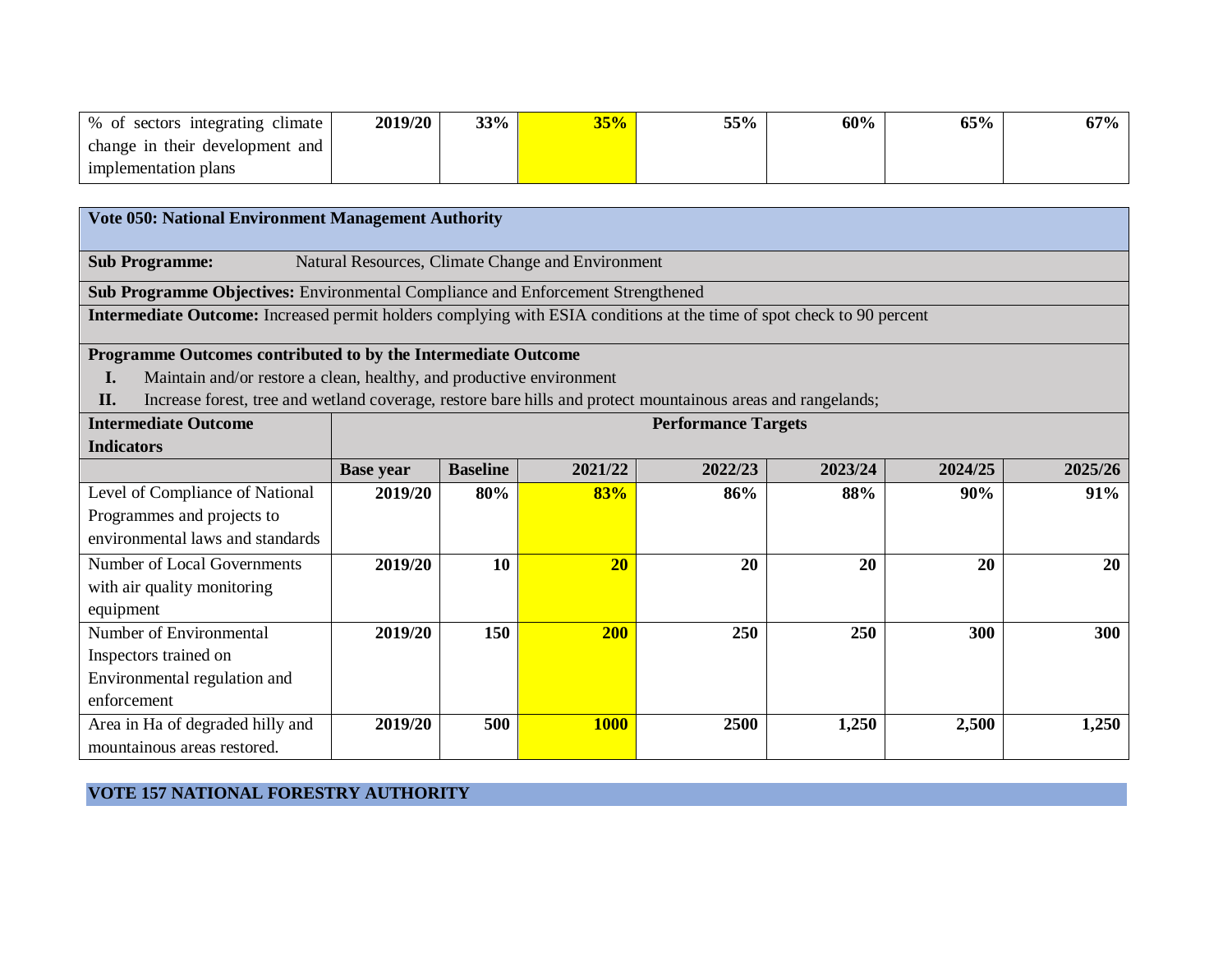### **NDP III Programme Name: Natural Resources Environment, Climate Change, Land and Water Management**

### **NDP III Programme Outcomes contributed to by the Intermediate Outcome**

- 1. Increase land area covered by forests from 9.1 percent to 15 percent
- 2. Increase incomes and employment through sustainable use and value addition to forests and other natural resources
- 3. Assure availability of adequate and reliable quality fresh water resources for all uses

#### **Sub Programme 01 : NFA Headquarters**

**Sub Programme Objectives:-** To Sustainably manage Central Forest Reserves, To equitably produce and supply forest products and services and strengthen organization sustainability.

**Intermediate Outcome:** Ensure the protection of forests, rangelands and mountain ecosystems. Strengthen enforcement capacity for improved compliance levels and Promote application of performance based sustainable forest management criteria for all forest sector development aspects.

| <b>Intermediate Outcome Indicators</b>                                |         | <b>Performance Targets</b> |         |         |         |         |
|-----------------------------------------------------------------------|---------|----------------------------|---------|---------|---------|---------|
|                                                                       |         | <b>Base year Baseline</b>  | 2021/22 | 2022/23 | 2023/24 | 2024/25 |
| Length of boundary maintained and plan                                | 2019/20 | 2,200                      | 4,200   | 5,200   | 6,200   | 7,200   |
| (km)                                                                  |         |                            |         |         |         |         |
| Area of CFRs protected by NFA Ranger fo                               | 2019/20 | 1265000                    | 1265000 | 1265000 | 1265000 |         |
| from illegal                                                          |         |                            |         |         |         | 1265000 |
| activities (ha)                                                       |         |                            |         |         |         |         |
| Area of CFRs freed from encroachment (ha)                             | 2019/20 | 0                          | 25315   | 25315   | 25315   | 37972   |
|                                                                       |         |                            |         |         |         |         |
| Number of CFRs managed under approv                                   | 2019/20 |                            |         | 11      | 11      |         |
| Forest                                                                |         | 35 (323 CFRs)              | 11      |         |         |         |
| Management Area Plans (FMAPs)                                         |         |                            |         |         |         |         |
| Area of non-degraded and restored natural                             | 2019/20 |                            |         |         |         |         |
| forests (ha)                                                          |         | 453,551                    | 15,000  | 30000   | 37500   | 37500   |
|                                                                       | 2019/20 |                            |         |         |         |         |
| Area (ha) of forest assessed for biomass and<br>land use forest cover |         | 12657                      | 2531    | 2531    | 2531    | 2531    |
|                                                                       |         |                            |         |         |         |         |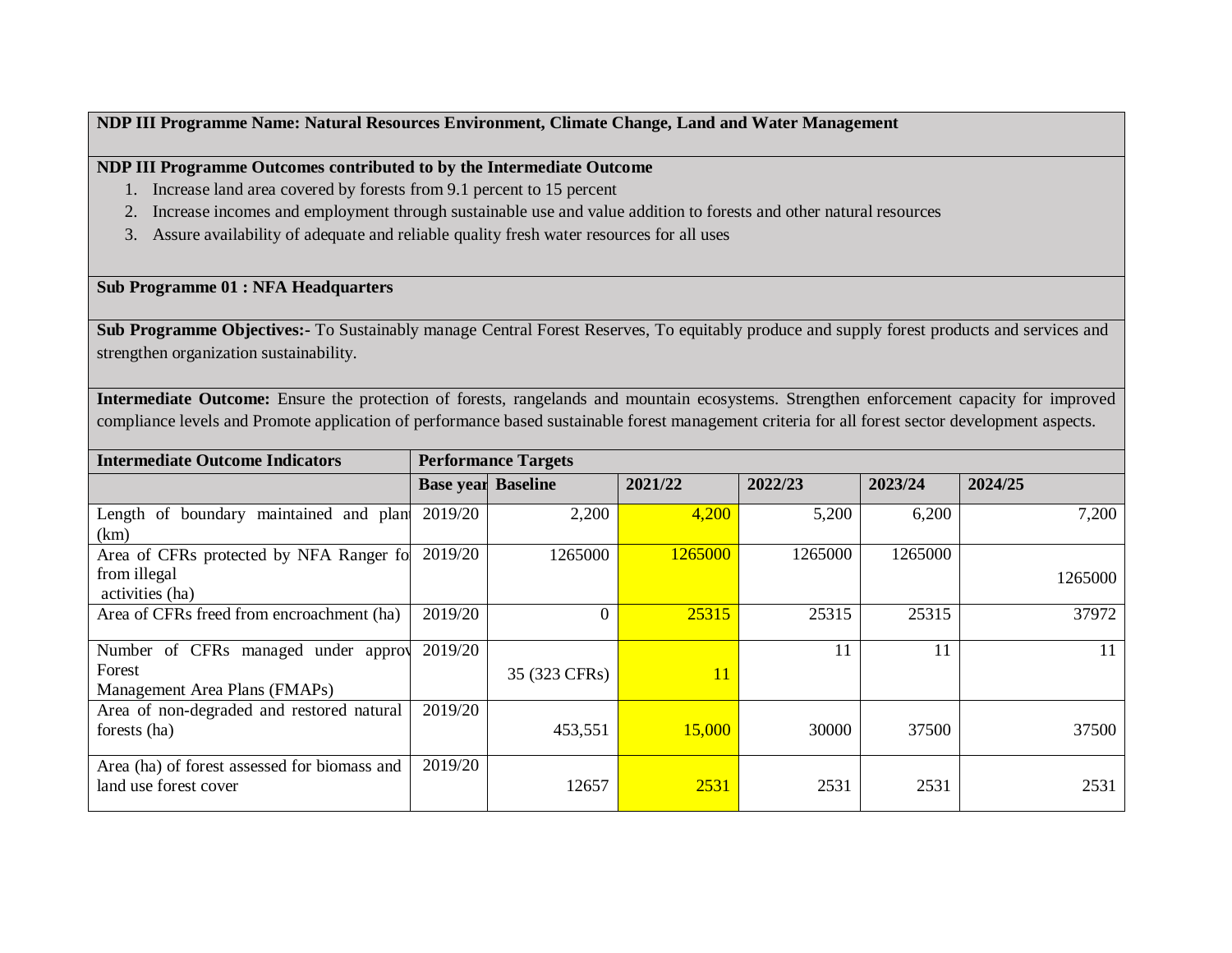| Area under Forest Inventory and harvesting<br>plans updated                                                       | 2019/20 | $\overline{0}$ | 10000          | 10000          | 10000          | 10000  |
|-------------------------------------------------------------------------------------------------------------------|---------|----------------|----------------|----------------|----------------|--------|
| Area of CFRs managed under CFM (ha) in<br>with gender<br>compliance<br>and<br>equity<br>principles                | 2019/20 | 56,633 (4.5%)  | 12,500         | 12,500         | 12,500         | 12,500 |
| Area of CFRs developed under Licenses<br>and MOUs                                                                 | 2019/20 | 200000         | 12000          | 50000          | 15000          | 10000  |
| Number of new ecotourism concessions<br>developed in partnership with the private<br>sector                       | 2019/20 | 14             | $\overline{2}$ | $\overline{2}$ | $\overline{2}$ |        |
| commercial<br>Area of<br>plantations<br>tree<br>complying<br>with<br>NFA's<br>plantation<br>guidelines (NFA) (ha) | 2019/20 | 11,000         | 14,000         | 17,000         | 20,000         | 24,000 |
| Area of industrial tree plantations in CFRs<br>certified and registered to NFA standards<br>(ha)                  | 2019/20 | 111,000        | 47,000         | 47,000         | 47,000         | 47,000 |
| Supply of quality bamboo seed from<br>managed seed sources (kg)                                                   | 2019/20 | 1,000          | 1,000          | 1,000          | 1,000          | 1,000  |
| Supply of quality indigenous seed from<br>managed seed sources in CFRs (kg)                                       | 2019/20 | 15,000         | 4,000          | 4,000          | 4,000          | 4,000  |
| Supply of quality exotic seed from managed<br>seed sources (kg)                                                   | 2019/20 | 5,000          | 1,450          | 1450           | 1,450          | 1,450  |
| Supply of quality exotic seedlings (million)                                                                      | 2019/20 | 20             | 29             | 29             | 29             | 29     |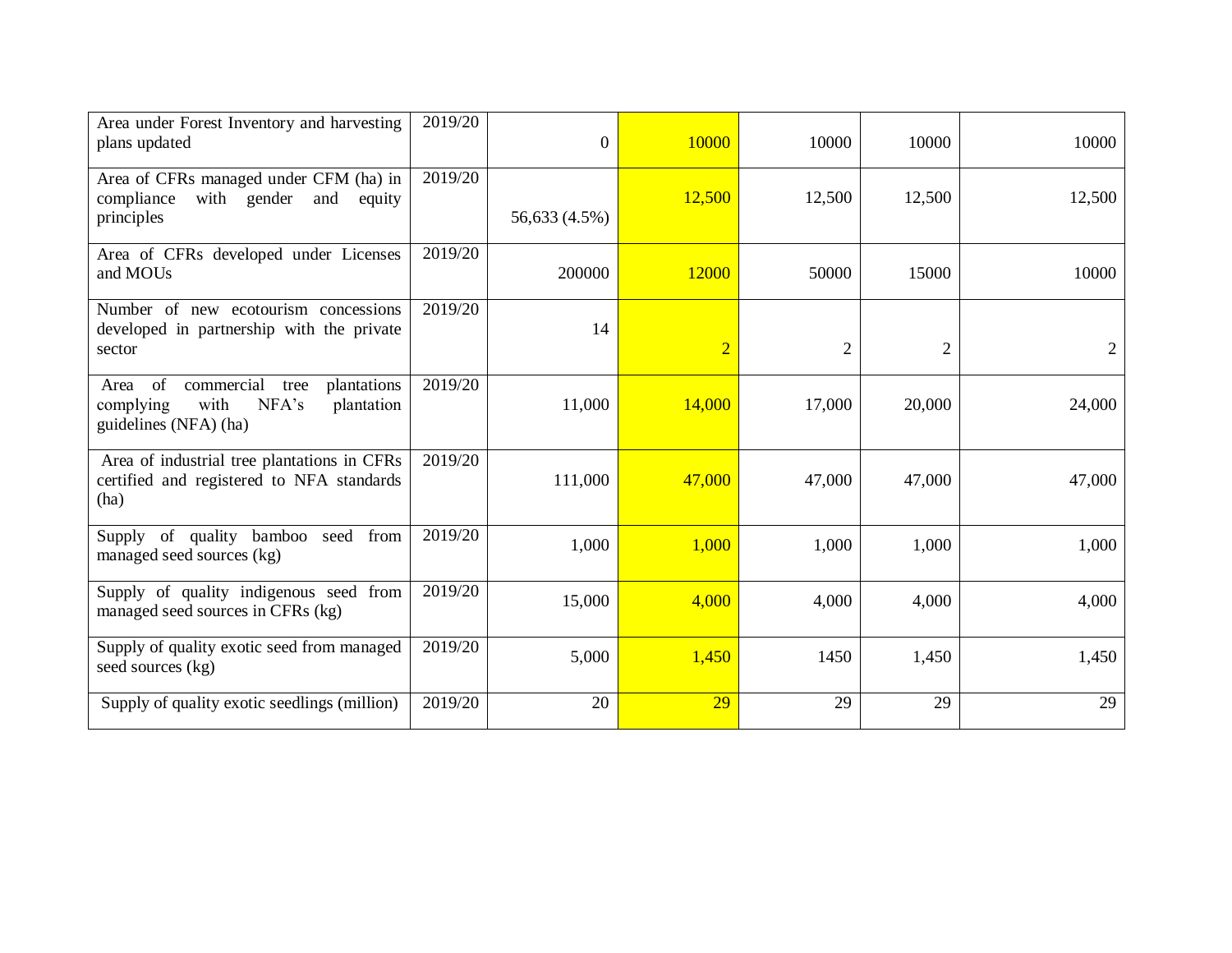**NDP III Programme Name: Natural Resources Environment, Climate Change, Land and Water Management**

**NDP III Programme Outcomes contributed to by the Intermediate Outcome\_** *Type*

- 1. Increase land area covered by forests from 9.1 percent to 15 percent
- 2. Increase incomes and employment through sustainable use and value addition to forests and other natural resources

## **Sub Programme 02 : NATIONAL COMMUNITY TREE PLANTING**

**Sub Programme Objectives:-** 1. Increased supply of seed and seedlings for increased tree planting in the country

2. To Strengthen forest protection and conservation 3. Increased area and productivity of forest plantations on CFRs

**Intermediate Outcome:** Promote rural and urban plantation development and tree planting including bamboo, local and indigenous species and assure a significant survival rate of planted tree seedlings. Procure modern forest management infrastructure and equipment for monitoring set standards forests, water resources and land use. Strengthen enforcement capacity for improved compliance levels and Promote application of performance based sustainable forest management criteria for all forest development aspects and Ensure the protection of forests, rangelands and mountain ecosystems.

| <b>Intermediate Outcome Indicators</b>                                                                     |                           | <b>Performance Targets</b> |                |                |                |                |
|------------------------------------------------------------------------------------------------------------|---------------------------|----------------------------|----------------|----------------|----------------|----------------|
|                                                                                                            | <b>Base year</b> Baseline |                            | 2021/22        | 2022/23        | 2023/24        | 2024/25        |
| Length of CFRs boundary<br>resurveyed<br>demarcated with pillars (%) (total of 9,755km<br>$cut line)$ (km) | 2019/20                   | 2,200                      | 1,000          | 1,000          | 1,000          | 1,000          |
| commercial<br>plantations<br>of<br>Area<br>tree<br>established (under NFA)-survival >70%                   | 2019/20                   | 11,000                     | 1,000          | 3,000          | 3,000          | 4,000          |
| Tree nursery infrastructure (orchards, water<br>sources, nurseries) (No) developed                         | 2019/20                   | 34                         | 13             | 13             | 13             | 13             |
| Tree seed stands and orchards (No) developed                                                               | 2019/20                   | 18                         | $\overline{2}$ | $\overline{2}$ | $\overline{2}$ | $\overline{2}$ |
| Supply of quality bamboo seedlings (million)                                                               | 2019/20                   |                            |                |                |                | $\mathbf{1}$   |
| seedlings<br>indigenous<br>Supply<br>quality<br>of                                                         | 2019/20                   | 5                          | 10             | 10             | 10             | 10             |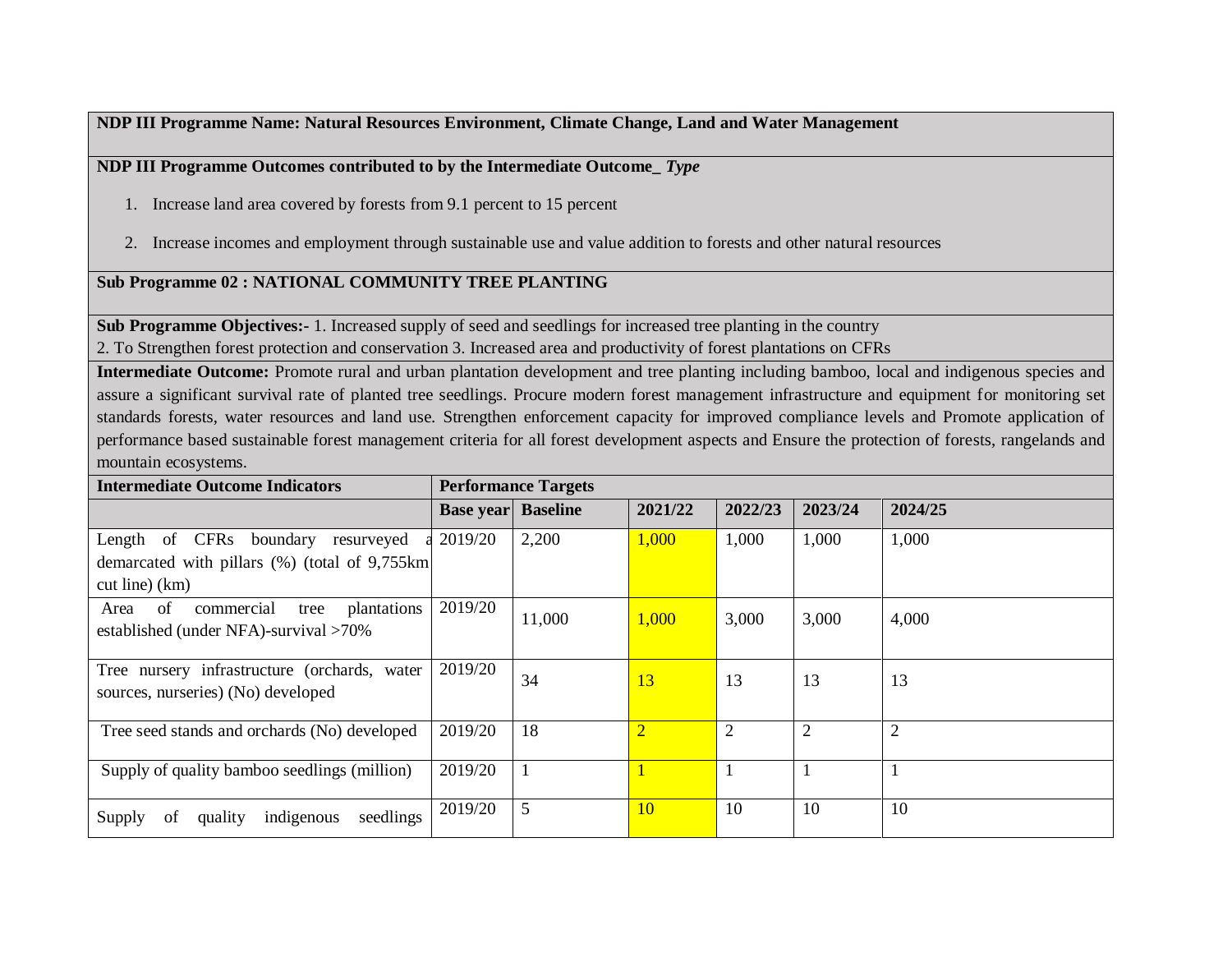| <br>mil<br>l10r |  |  |  |
|-----------------|--|--|--|
|                 |  |  |  |

| Vote 302: UGANDA NATIONAL METEOROLLGICAL MANAGEMENT AUTHORITY                               |                  |                 |         |                            |         |         |         |  |  |  |
|---------------------------------------------------------------------------------------------|------------------|-----------------|---------|----------------------------|---------|---------|---------|--|--|--|
| Natural resources, Environment and climate change<br><b>Sub Programme:</b>                  |                  |                 |         |                            |         |         |         |  |  |  |
| Sub Programme Objectives: Reduce Human and Economic loss from natural hazards and disasters |                  |                 |         |                            |         |         |         |  |  |  |
| <b>Intermediate Outcome: Enhances access and uptake of meteorological information</b>       |                  |                 |         |                            |         |         |         |  |  |  |
|                                                                                             |                  |                 |         |                            |         |         |         |  |  |  |
| Programme Outcomes contributed to by the Intermediate Outcome                               |                  |                 |         |                            |         |         |         |  |  |  |
| Increase the accuracy of meteorological information from 80% to 90%                         |                  |                 |         |                            |         |         |         |  |  |  |
| Increase the percentage of automation of weather and climate network from 30% to 80%<br>II. |                  |                 |         |                            |         |         |         |  |  |  |
| <b>Intermediate Outcome</b>                                                                 |                  |                 |         | <b>Performance Targets</b> |         |         |         |  |  |  |
| <b>Indicators</b>                                                                           |                  |                 |         |                            |         |         |         |  |  |  |
|                                                                                             | <b>Base year</b> | <b>Baseline</b> | 2021/22 | 2022/23                    | 2023/24 | 2024/25 | 2025/26 |  |  |  |
| Level of accuracy of seasonal                                                               | 2019/20          | 75%             | 80%     | 83%                        | 85%     | 88%     | 90%     |  |  |  |
| weather forecasts issued                                                                    |                  |                 |         |                            |         |         |         |  |  |  |
| % of Automation of Weather and                                                              | 2019/20          | 57%             | 60%     | 65%                        | 70%     | 80%     | 81%     |  |  |  |
| Climate Network                                                                             |                  |                 |         |                            |         |         |         |  |  |  |

## **VOTE 156: UGANDA LAND COMMISSION**

**NDP III Programme Name: Natural Resources, Environment, Climate Change, Land And Water Management**

**NDP III Programme Outcomes contributed to by the Intermediate Outcome**

Strengthen land use and management

**Sub Programme : Government Land Administration**

**Sub Programme Objectives:** Strengthen land use and management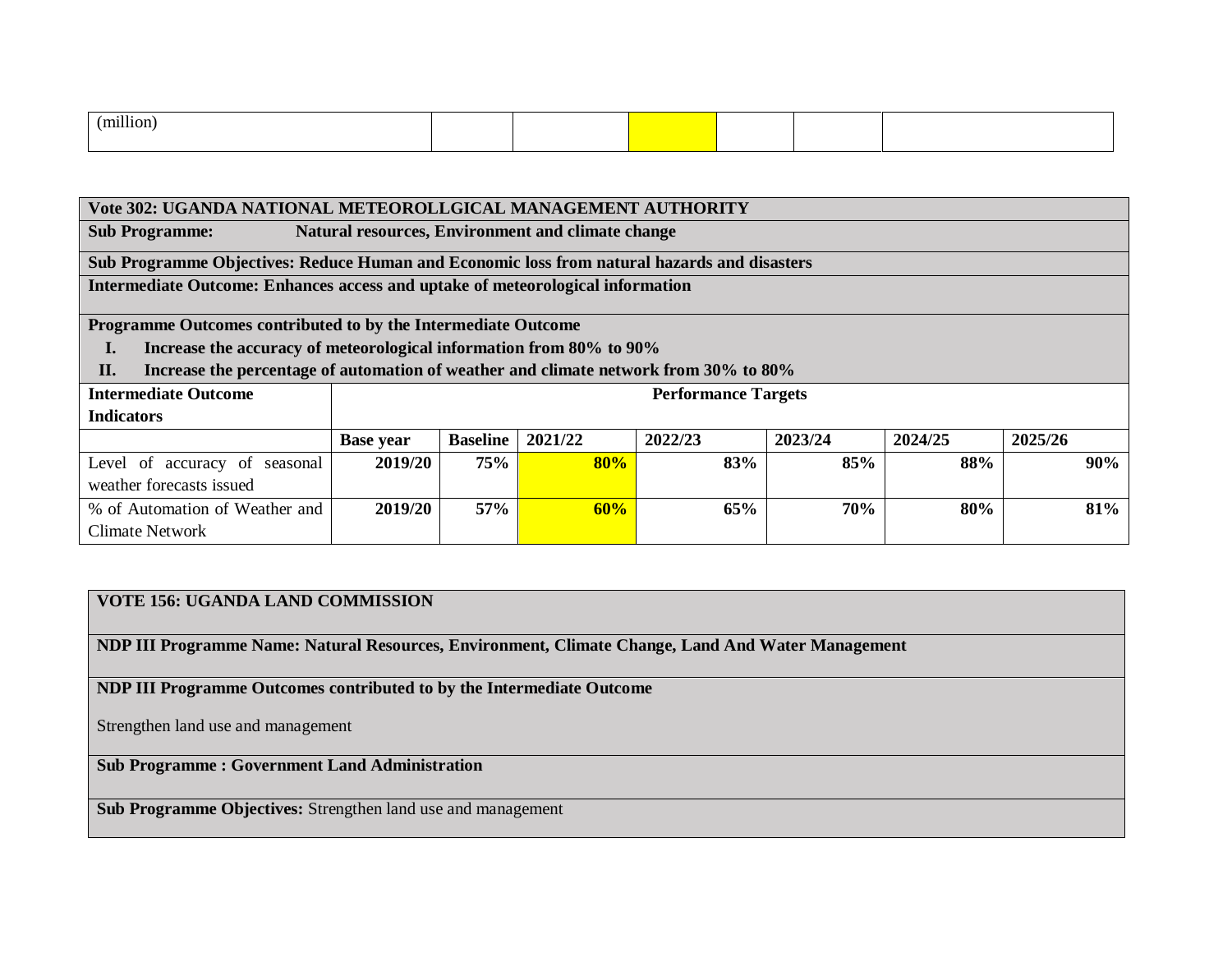| <b>Intermediate Outcome:</b> Improved productivity of land resources                                        |                  |                 |                |                            |                    |                      |                              |  |
|-------------------------------------------------------------------------------------------------------------|------------------|-----------------|----------------|----------------------------|--------------------|----------------------|------------------------------|--|
| <b>Intermediate Outcome Indicators</b>                                                                      |                  |                 |                | <b>Performance Targets</b> |                    |                      |                              |  |
|                                                                                                             | <b>Base year</b> | <b>Baseline</b> | 2021/22        | 2022/23                    | 2023/24            | 2024/25              | 2025/26                      |  |
| Percent of government land captured in the<br>inventory                                                     | 2019             | 22%             | 26.8%          | 32.6%                      | 38.4%              | 44.2%                | 50%                          |  |
| Number of MALG's providing information<br>on Government Land                                                | 2019             | 19              | 34 MDAs        | 34 MDAs<br>& 36LGs         | 35 MDAs<br>& 36LGs | 35 MDAs<br>$&$ 37LGs | 35<br><b>MDAs</b><br>& 36LGs |  |
| Amount of Revenue generated through<br>gov't leases                                                         | 2019             | 14.04bn         | 5bn            | 5bn                        | 5b <sub>n</sub>    | 5b <sub>n</sub>      | 5bn                          |  |
| Hectares of Land purchased from absentee<br>Landlords desegregated by sex                                   | 2019             | 16,334.34       | 5,613.67       | 6,000                      | 6,000              | 6,000                | 6,000                        |  |
| No. of titles processed for bona fide<br>occupants desegregated by sex                                      | 2019             | 1295            | 1,000          | 1,500                      | 2,000              | 2,500                | 3,000                        |  |
| Percent of government land captured in the<br>inventory                                                     | 2019             | 22%             | 26.8%          | 32.6%                      | 38.4%              | 44.2%                | 50%                          |  |
| No of Bonafide occupants accessing loans<br>from the Loan scheme under the land fund<br>desegregated by sex | 2019             | N/A             | $\overline{0}$ | $\boldsymbol{0}$           | 200                | 200                  | 300                          |  |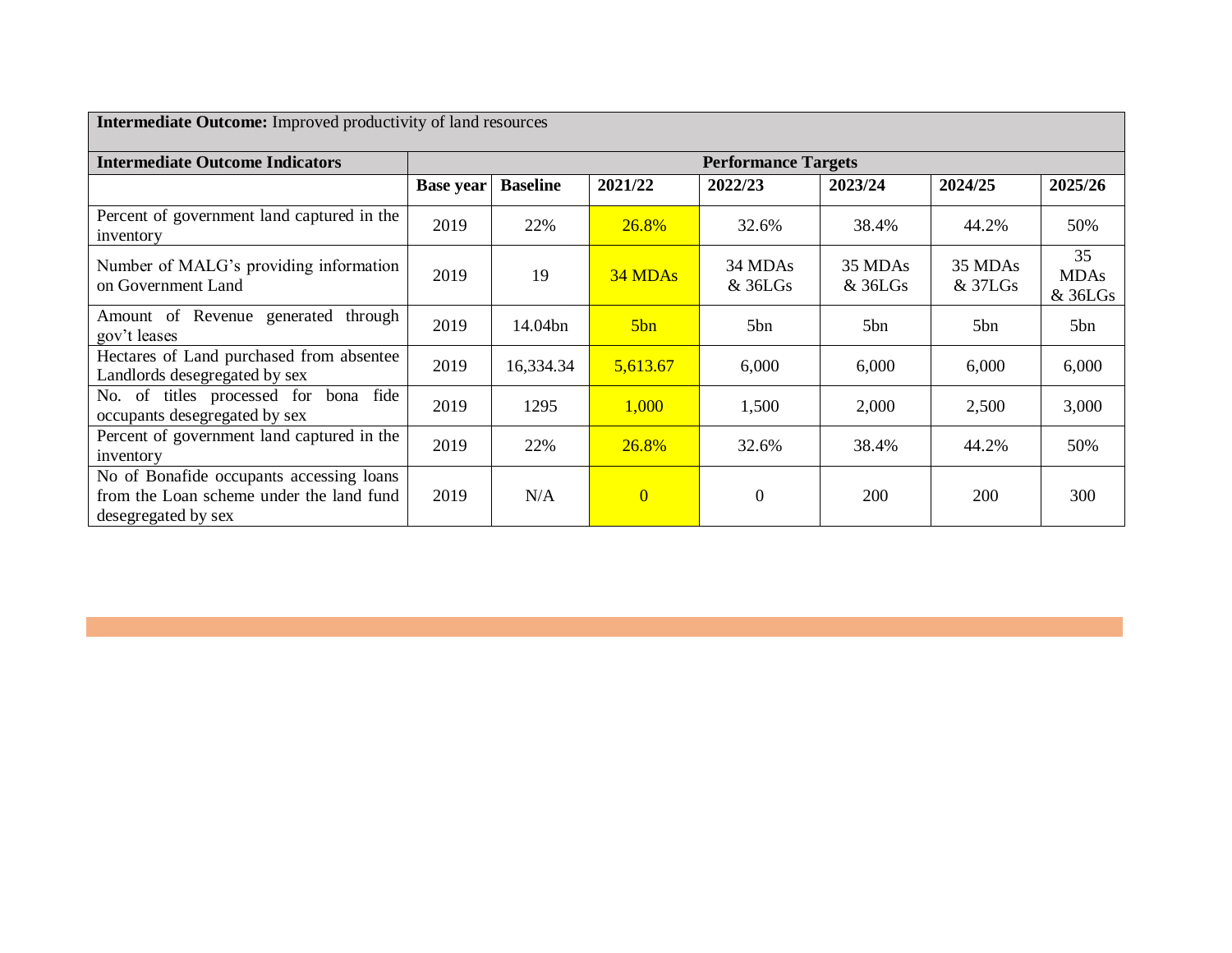| <b>TABLE P2.2: MEDIUM TERM PROJECTIONS BY SUB-PROGRAMME</b><br>5                                     |                                  |                                  |         |         |         |         |
|------------------------------------------------------------------------------------------------------|----------------------------------|----------------------------------|---------|---------|---------|---------|
|                                                                                                      | 2020/21                          | 2021/22                          | 2022/23 | 2023/24 | 2024/25 | 2025/26 |
| <b>Billion Uganda Shillings</b>                                                                      | <b>Approved</b><br><b>Budget</b> | <b>Proposed</b><br><b>Budget</b> |         |         |         |         |
| NDP III Programme(Natural Resources, Environment, Climate Change, Land And Water Management) MWE     |                                  |                                  |         |         |         |         |
| Sub-programme: Water Resources Management                                                            | 64.921                           | 76.423                           | 72.95   | 72.95   | 72.95   | 72.95   |
| Sub-programme: Environment and natural resources management                                          | 124.53                           | 186.2536                         | 191.43  | 191.43  | 191.43  | 191.43  |
| Sub-programme: Weather, Climate and Climate Change sub-<br>programme                                 | 2.245                            | 2.245                            | 2.245   | 2.245   | 2.245   | 2.245   |
| sub-programme: Policy, planning and support services                                                 | 21.715                           | 29.646                           | 24.802  | 24.802  | 24.802  | 24.802  |
| <b>Sub_Total for the Subprogrammes</b>                                                               | 213.411                          | 294.5676                         | 291.427 | 291.427 | 291.427 | 291.427 |
| NDP III Programme (Natural Resources, Environment, Climate Change, Land And Water Management) OPM    |                                  |                                  |         |         |         |         |
| Sub Programme: Sub Programme 18: Disaster Preparedness and<br>Management                             | 15.68                            | 15.680                           | 17.11   | 18.06   | 20.37   | 22.23   |
| <b>Sub_Total for the Subprogrammes</b>                                                               | 15.68                            | 15.680                           | 17.11   | 18.06   | 20.37   | 22.23   |
| NDP III Programme (Natural Resources, Environment, Climate Change, Land And Water Management) LGs    |                                  |                                  |         |         |         |         |
| Sub-programme: Rural Water Supply and sanitation                                                     | 79.40                            | 79.4                             | 79.4    | 79.4    | 79.4    | 79.4    |
| Sub-programme: Urban Water Supply and sanitation                                                     | 12.50                            | 12.5                             | 12.50   | 12.50   | 12.50   | 12.50   |
| Sub-programme: Environment and Natural Resources                                                     | 3.00                             | 3.0                              | 3.00    | 3.00    | 3.00    | 3.00    |
| <b>Sub_Total for the Subprogrammes</b>                                                               | 94.90                            | 94.9                             | 94.90   | 94.90   | 94.90   | 94.90   |
| NDP III Programme(Natural Resources, Environment, Climate Change, Land And Water Management)MLHUD    |                                  |                                  |         |         |         |         |
|                                                                                                      | 51.68                            | 40.5                             | 74.53   | 65.16   | 26.19   | 59.91   |
| <b>Sub_Total for the Subprogrammes</b>                                                               | 51.68                            | 40.5                             | 74.53   | 65.16   | 26.19   | 59.91   |
|                                                                                                      |                                  |                                  |         |         |         |         |
| NDP III Programme(Natural Resources, Environment, Climate Change, Land And Water Management)KCCA-122 |                                  |                                  |         |         |         |         |
| Sub Programme 01: Headquarters                                                                       | 17.24                            | 17.24                            | 17.24   | 17.24   | 17.24   | 17.24   |
| <b>Sub_Total for the Subprogrammes</b>                                                               | 17.24                            | 17.24                            | 17.24   | 17.24   | 17.24   | 17.24   |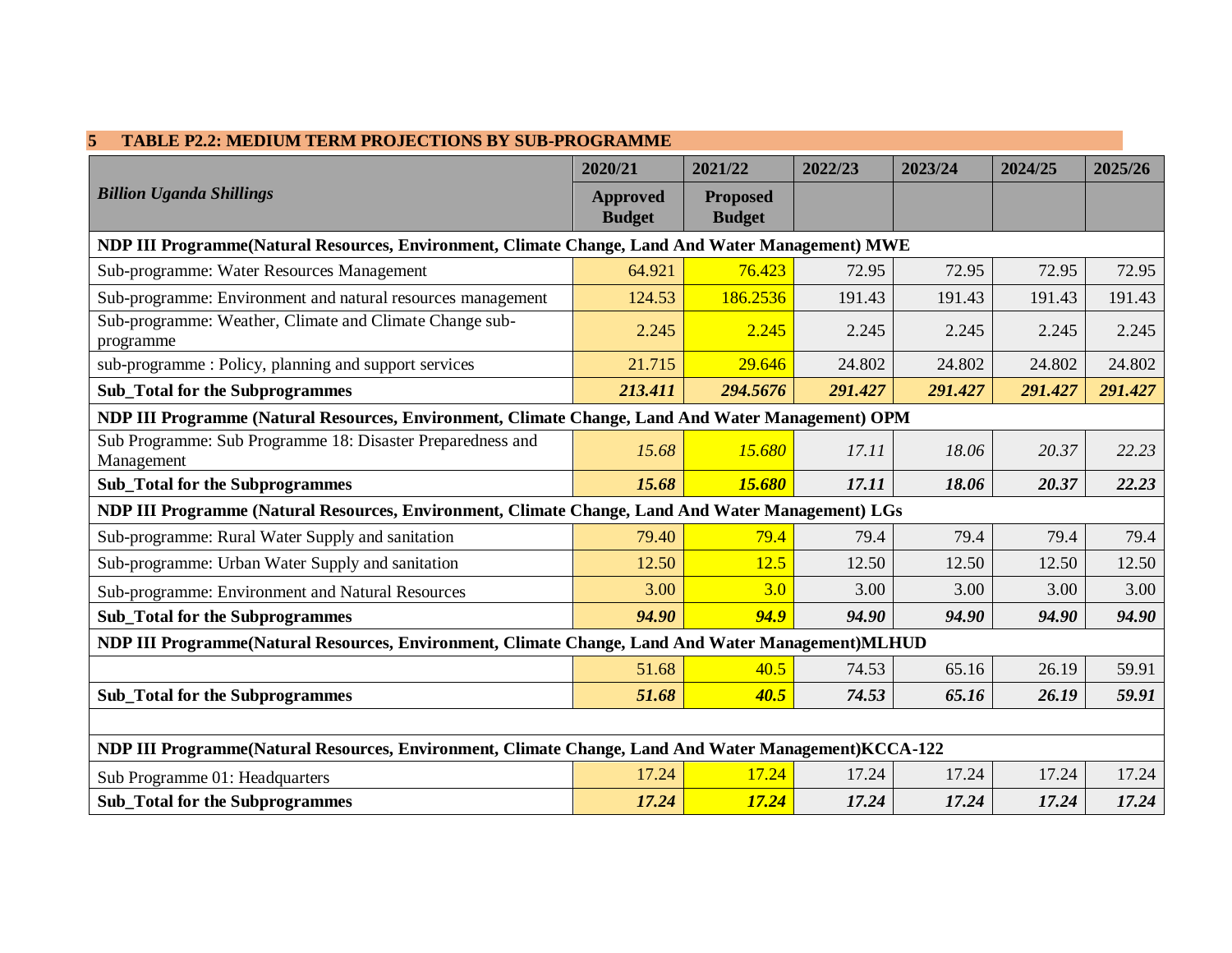| NDP III Programme (Natural Resources, Environment, Climate Change, Land And Water Management) NEMA-150 |              |          |        |        |        |        |  |
|--------------------------------------------------------------------------------------------------------|--------------|----------|--------|--------|--------|--------|--|
| Sub Programme 01: Administration                                                                       | 26.052       | 17.87915 | 29.72  | 34.12  | 39.4   | 45.74  |  |
| <b>Sub_Total for the Subprogrammes</b>                                                                 | 26.05        | 17.87915 | 29.72  | 34.12  | 39.4   | 45.74  |  |
| NDP III Programme(Natural Resources, Environment, Climate Change, Land And Water Management) NFA-157   |              |          |        |        |        |        |  |
| Sub Programme 01: Headquarters NFA                                                                     | 32.499       | 36.88    | 82.362 | 82.942 | 94499  | 92.278 |  |
| <b>Sub_Total for the Subprogrammes</b>                                                                 | <b>32.50</b> | 36.88    | 82.362 | 82.942 | 94.499 | 92.278 |  |
| NDP III Programme(Natural Resources, Environment, Climate Change, Land And Water Management) UNMA      |              |          |        |        |        |        |  |
| Sub-programme National Meteorological Services                                                         | 26.61        | 25.75    | 25.75  | 25.75  | 25.75  | 25.75  |  |
| <b>Sub_Total for the Subprogrammes</b>                                                                 | 26.61        | 25.75    | 25.75  | 25.75  | 25.75  | 25.75  |  |
| <b>Total for the Programme</b>                                                                         | 478.07       | 543.40   | 633.04 | 629.60 | 609.78 | 649.48 |  |

Note: When the various sub-programs are reflected according to the delineations in the program structure, the allocation to the Natural Resources, Environment, Lands and Water Management effectively remains with **Ushs 543.40bn** for the FY 2021/22 that will go to the program's actual outputs that deliver on its mandate and interventions.

This therefore calls for increased funding to the program if its to deliver on it mandate as per the funding gap below of Ush 190.56bn for the FY 2021/22

#### **6 P3: PROGRAMME INTERVENTIONS for 2021/22**

### **Lands, Housing and Urban Development**

- LIS automated and integrated with other systems
- Revised topographic maps, large scale maps and National atlas.
- Data Processing Centre established
- NLP and NLUP disseminated and implemented
- Land Acquisition and Resettlement Act and Land Acquisition and Resettlement Policy adopted and implemented
- Land Act and Land Regulations reviewed
- Five (5) land related laws/ bills finalized, adopted and disseminated
- A Comprehensive and up to date government land inventory undertaken
- Land fund operationalized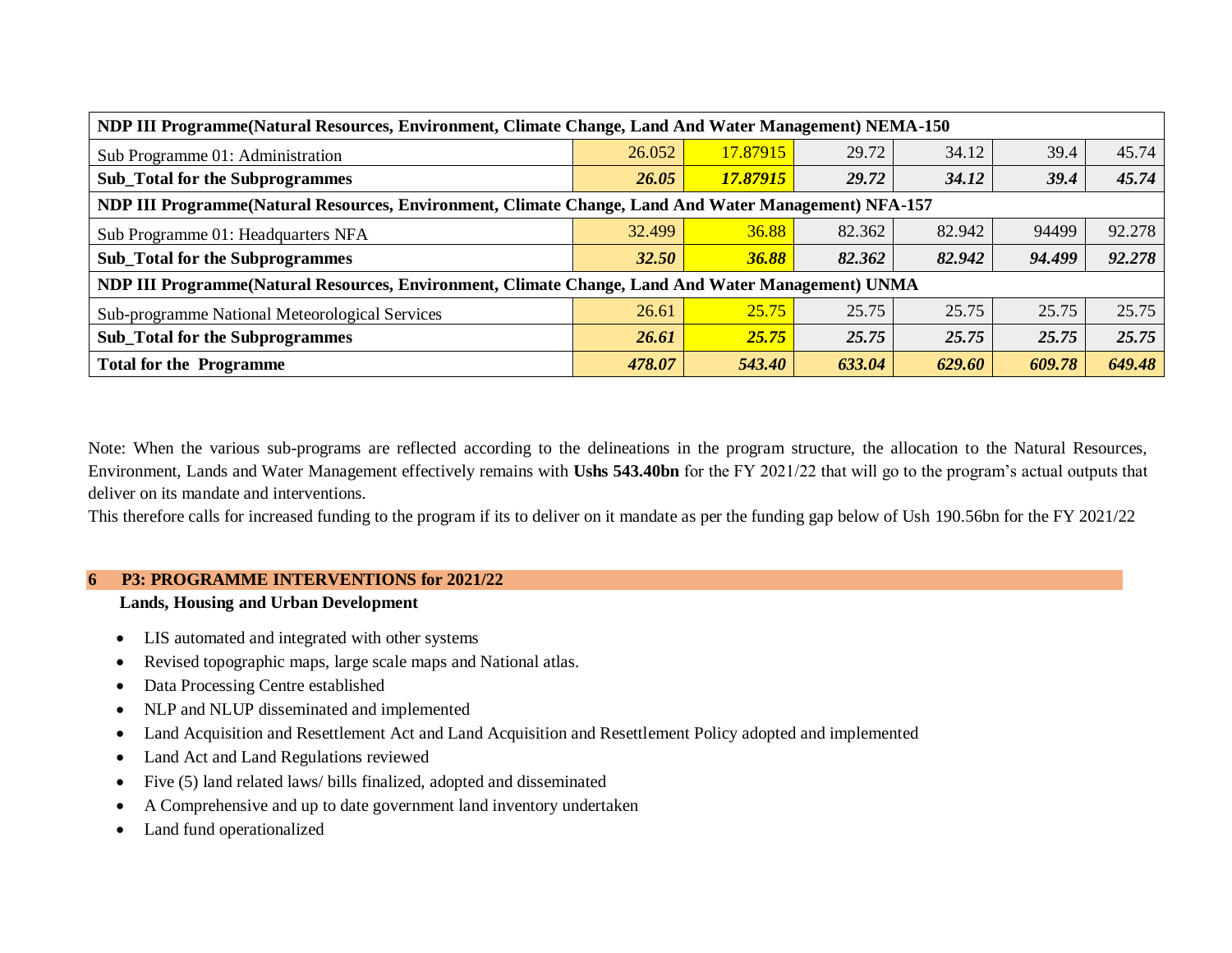- DLBs and ALCs trained in land management.
- Traditional institutions trained and supported
- Titled land area
- Land bank facility established
- SLAAC program in 135 districts implemented
- Women's access to land strengthened
- Fit-for-purpose approach adopted and implemented in planning
- Land dispute mechanisms reviewed through regulations
- Uganda National Geodetic Network (UNGN) rehabilitated and modernized
- International boundaries affirmed
- National Valuation Standards and Guidelines developed and disseminated
- Property index for taxation and valuation developed and implemented.
- Integrated physical and economic development plans for regions.
- Local Governments physical planning priorities profiled.
- Development of the Valuation Bill commenced.

## **Water Management**

- Upgrade and maintain functional water resources monitoring infrastructure and networks.
- Implement structural and non-structural management measures for flood mitigation and river bank management.
- Promote water safety and security plans to mitigate impacts of climate change on water supplies.
- Build capacity and skills for water resources data management, forecasting and dissemination of water resources information
- Upgrade the National Water Quality Reference Laboratory analytical capability
- Provide support to water users and waste water dischargers in complying with regulations
- Facilitate joint planning, development and operation of trans-boundary infrastructure such as hydropower dams, irrigation and water supply systems for benefit sharing and fostering cooperation

## **Natural resources Management**

- Support acquisition of high-efficiency sawmills to add value to planted trees
- Forest based Tourism assets/attractions enhanced
- Create jobs in wood-based industry and value chain and Forest based Tourism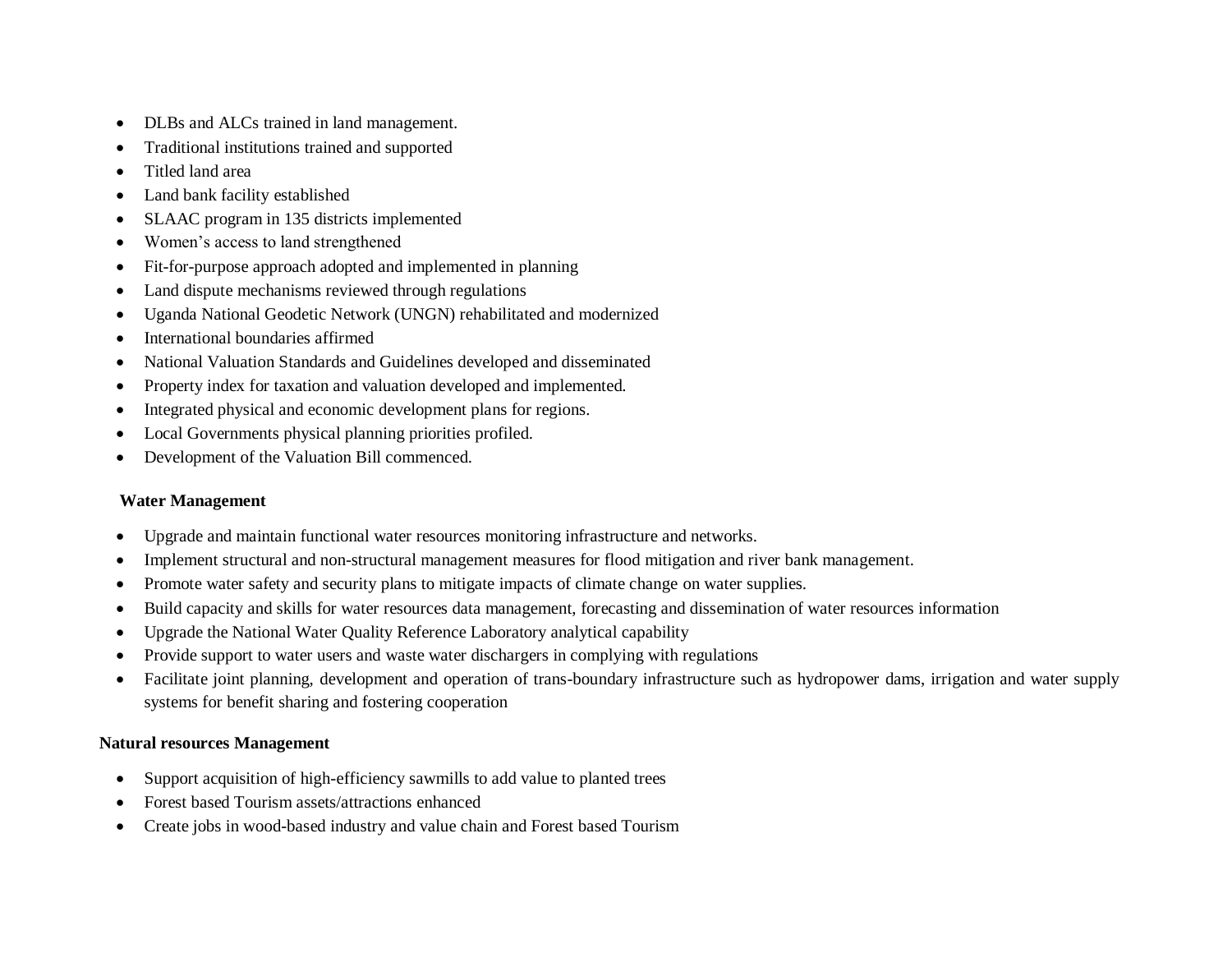- Align the forestry development agenda to the service sector
- Maintain and restore all types of natural forests and supply quality tree seed and planting materials
- Promotion of urban forestry
- Update the District and National wetland reports and maintain the National Wetlands Information Systems
- Restore degraded wetlands and maintain the integrity of wetland ecosystems
- Demarcate wetlands boundary to reduce further encroachment and degradation
- Gazette all the critical wetlands in the 8 basins country wide
- Designate ecologically important wetlands as Ramsar Sites
- Develop and implement appropriate management plans.
- Develop ecologically accepted livelihood options for the wetland's dependent communities.
- Establish and maintain wetland community-based ecotourism, value addition and education centers
- Monitor and enforce compliance to wetland policy and regulations
- Continue with the mainstreaming and budgeting of ENR into sectors programs, projects and plans

## **NEMA**

## **Planned Outputs for FY 2021/22 (Y1)**

- a) Environment regulation and standards enhanced
	- Support development and implementation of a legal framework for sound environmental management
	- Regulate, monitor and coordinate the environmental aspects of Oil and Gas
	- Strengthen the operations of the environmental protection force
- b) Compliance to environmental laws and standards enhanced
	- Develop and implement a robust environmental monitoring system
	- Strengthen processes for prosecution of non-compliance to environmental laws and standards
- c) Environmental governance, partnerships and coordination enhanced
	- Coordinate lead agencies to deliver their mandate related to environmental management
	- Enhance environmental information generation and reporting by lead agencies and other partners
	- Enhance institutional engagement in national, regional and international programmes on environment
- d) Environmental Literacy and Corporate Image Enhanced
	- Establish systems for environmental information generation and manageme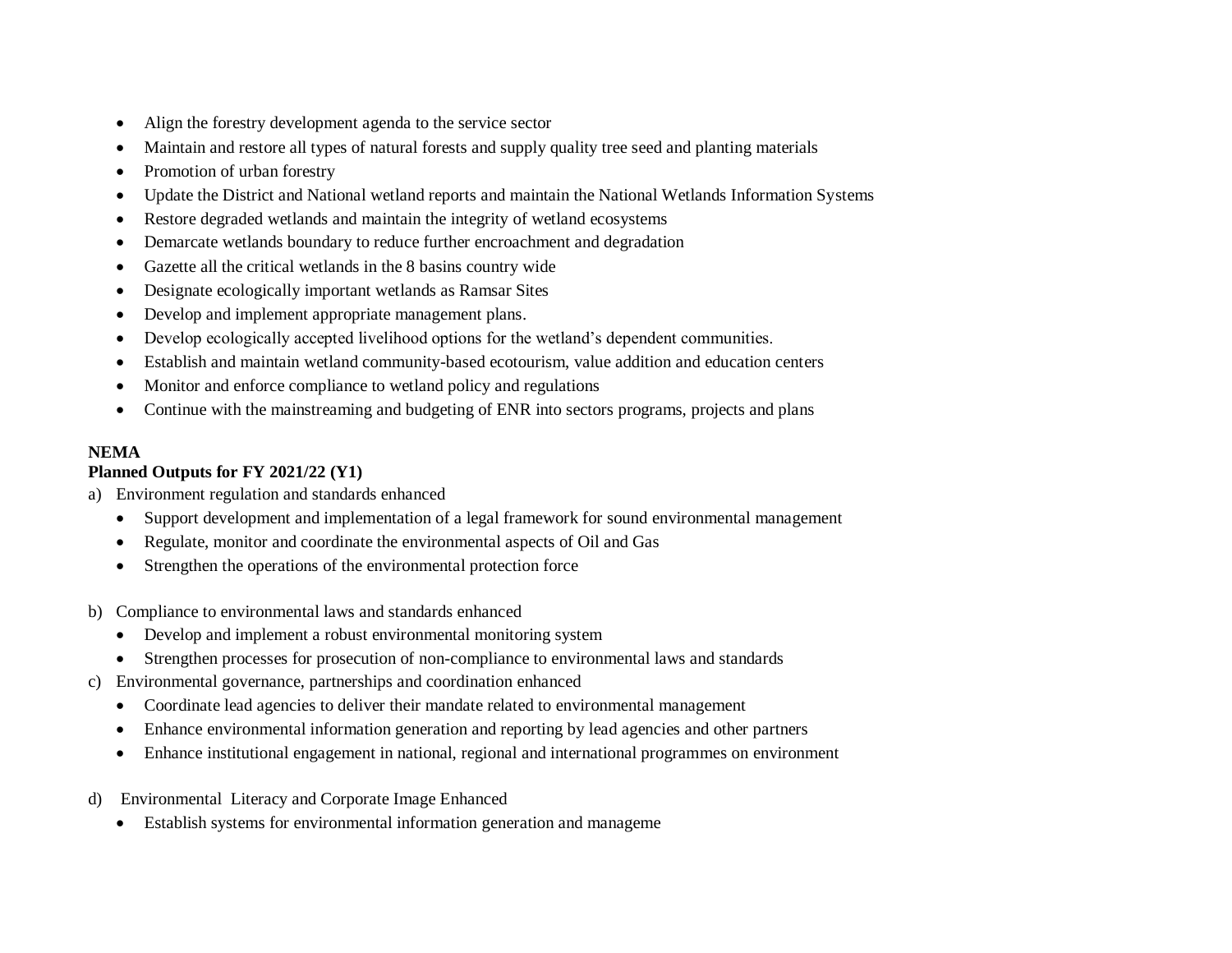- Enhance digitization of processes and use of Information Technology (IT) at NEMA
- Enhance public environmental education
- Support implementation of the Global Action Plan (GAP) for Education for Sustainable Development (ESD)
- Enhance NEMA communication, visibility and corporate image
- e) Environmental Planning, Research, Innovation and Development enhanced
	- Strengthen environmental planning at national and sub-national levels
	- Institutional Strategic Planning and Implementation Enhanced
	- Enhance the research function of the Authority
- f) Institutional Systems and Capacity Enhanced Ushs 14.70Bn
	- Strengthen the financial resource base and management system
	- Strengthen the Human Resource Function
	- Strengthen the administration function
	- Enhance the institutional governance function
	- Strengthen statutory and other management functions

## **7 FUNDING GAP**

The program has a funding gap of approximately Ushs 190.658bn for implementation of various outputs as detailed below.

The program has allocated funds with in the ceiling however there still exists gaps to be able to deliver on its mandate and objectives that will deliver the NDP III targets.

## **VOTE 003 OPM**

| <b>Sub Program: Disaster Preparedness and management</b>                                                 |                        |                                        |                         |                               |  |  |
|----------------------------------------------------------------------------------------------------------|------------------------|----------------------------------------|-------------------------|-------------------------------|--|--|
| <b>Interventions:</b>                                                                                    |                        |                                        |                         |                               |  |  |
| Building capacity for climate change adaptation and mitigation including hazard/disaster risk reduction. |                        |                                        |                         |                               |  |  |
|                                                                                                          | <b>Planned Outputs</b> | <b>Budget</b>                          | <b>MTEF Allocation</b>  | <b>Funding</b>                |  |  |
|                                                                                                          |                        | <b>Requirement FY</b><br>2021/22 (Ushs | <b>FY 2021/22 (Ushs</b> | Gap (Ushs<br><b>Billion</b> ) |  |  |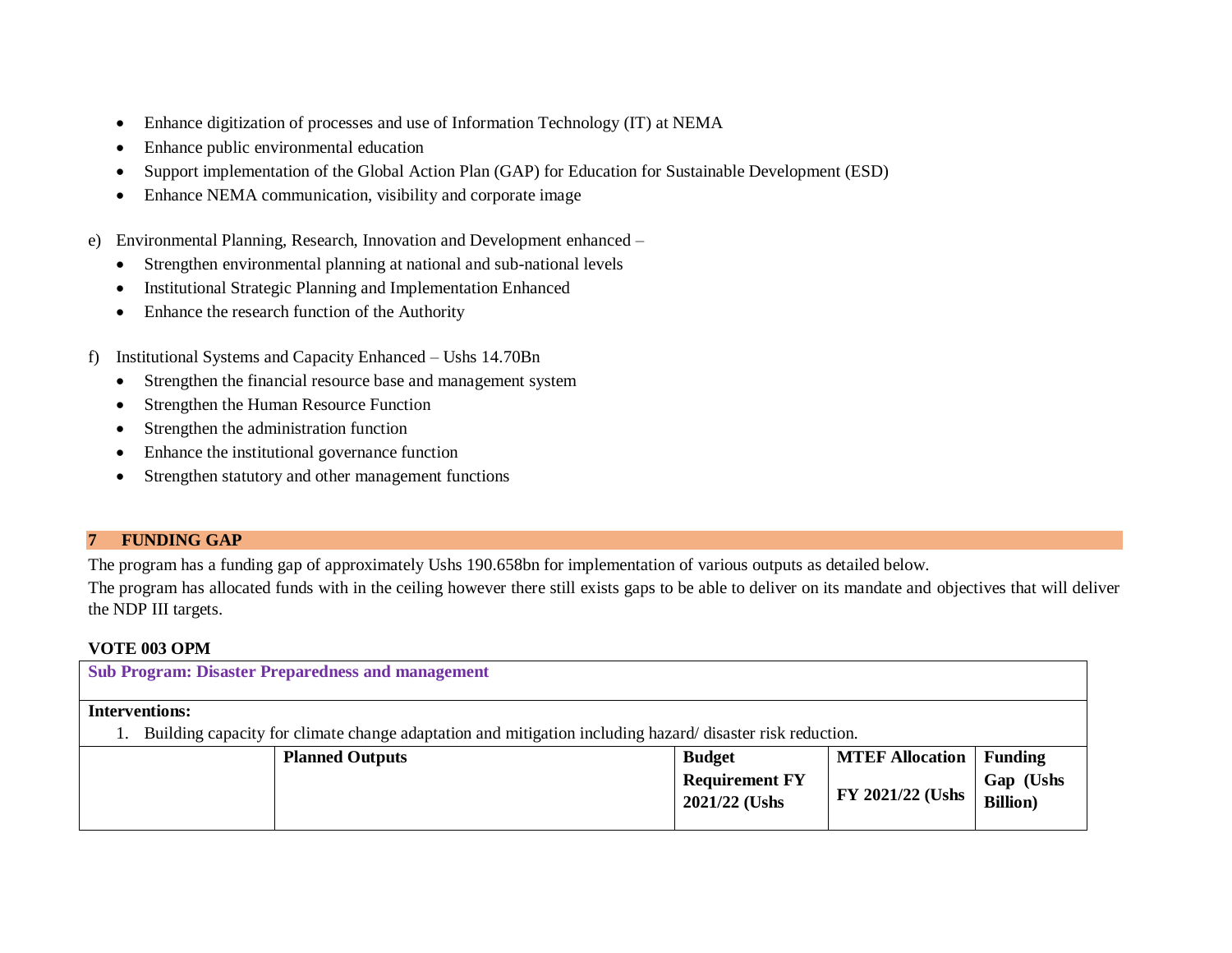|                                                        |                                                                                                                                                                                                                                                                                                                                                                                                                                                                                                                                                                                                                                                                                                                                         | <b>Billion</b> ) | <b>Billion</b> ) |     |
|--------------------------------------------------------|-----------------------------------------------------------------------------------------------------------------------------------------------------------------------------------------------------------------------------------------------------------------------------------------------------------------------------------------------------------------------------------------------------------------------------------------------------------------------------------------------------------------------------------------------------------------------------------------------------------------------------------------------------------------------------------------------------------------------------------------|------------------|------------------|-----|
| <b>B1</b> : Disaster<br>Preparedness and<br>Management | Support 350,000 disaster affected households with<br>1.<br>2,000MT of food and 2,000 pieces' nonfood items<br>Conduct 1,300 Disaster Risk Assessments at<br>District and community level<br>Prepare 80 Risk, Hazard, vulnerability profile and<br>3.<br>maps<br>4. Resettlement of 1,250 people living at risk of<br>landslides in the five disaster prone districts of<br>Bududa, Manafwa, Namisindwa, Sironko and<br>Bulambuli<br>Strengthen National disaster monitoring, early<br>5.<br>warning and reporting system.<br>Training 30 DDMC, DDPC & data collectors<br>6.<br>Enhance capacity of NECOC and establish 10 pilot<br><b>DECOCs</b><br>Support 10 districts to develop District Disaster<br>8.<br><b>Contingency Plans</b> | 21.87            | 14.37            | 7.5 |
|                                                        | Sub total                                                                                                                                                                                                                                                                                                                                                                                                                                                                                                                                                                                                                                                                                                                               | 21.87            | 14.37            | 7.5 |

| Sub-programme: Environment and natural resources management                                                    |                                  |                                                         |                       |  |  |  |
|----------------------------------------------------------------------------------------------------------------|----------------------------------|---------------------------------------------------------|-----------------------|--|--|--|
| <b>Interventions:1</b> Develop and implement wetland and forest management plans;                              |                                  |                                                         |                       |  |  |  |
| 2. Demarcate and gazette conserved and degraded wetlands                                                       |                                  |                                                         |                       |  |  |  |
| 3. Promote rural and urban plantation development and tree planting including the local and indigenous species |                                  |                                                         |                       |  |  |  |
| Planned outputs                                                                                                | <b>Budget</b><br>Requirement for | <b>MTEF Allocation FY</b><br>2021/22 (Ushs.<br>Billion) | Funding Gap<br>UGX Bn |  |  |  |
|                                                                                                                | FY2021/22 (Ushs)<br>billion)     |                                                         | FY2021/22             |  |  |  |
| Forest management plans developed and implemented.                                                             |                                  | 0.5                                                     | 1.5                   |  |  |  |
| Wetland management plans developed and implemented.                                                            | ◠                                | ⌒                                                       | $\Omega$              |  |  |  |
| 50KM of natural water bodies and reservoirs, river banks and Lakeshores<br>surveyed and demarcated.            |                                  | 0.5                                                     | 0.5                   |  |  |  |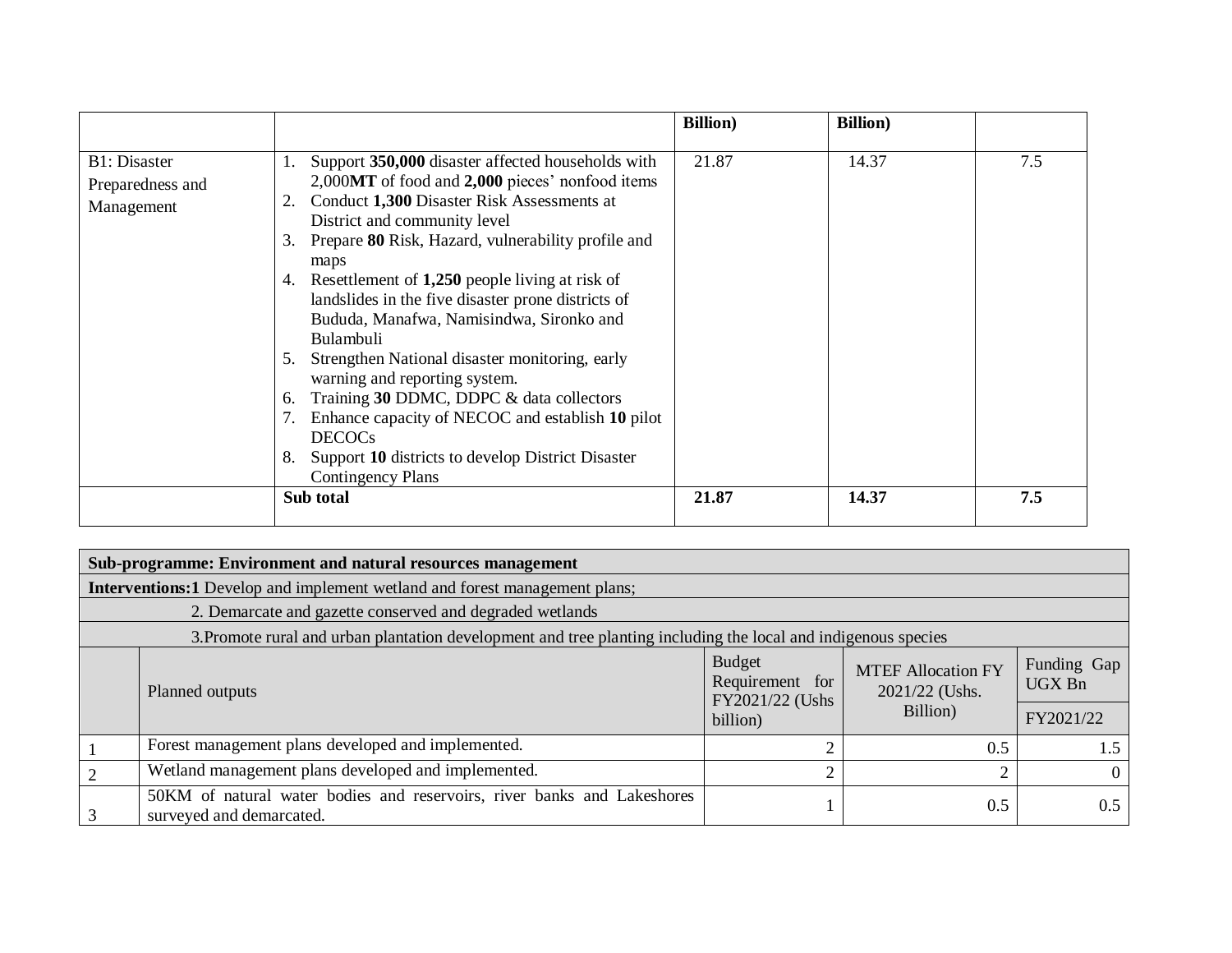|                | Sub-programme: Environment and natural resources management                                                    |                                                     |                                             |           |  |  |  |
|----------------|----------------------------------------------------------------------------------------------------------------|-----------------------------------------------------|---------------------------------------------|-----------|--|--|--|
|                | <b>Interventions:1</b> Develop and implement wetland and forest management plans;                              |                                                     |                                             |           |  |  |  |
|                | 2. Demarcate and gazette conserved and degraded wetlands                                                       |                                                     |                                             |           |  |  |  |
|                | 3. Promote rural and urban plantation development and tree planting including the local and indigenous species |                                                     |                                             |           |  |  |  |
|                | Planned outputs                                                                                                | <b>Budget</b><br>Requirement for<br>FY2021/22 (Ushs | <b>MTEF Allocation FY</b><br>2021/22 (Ushs. |           |  |  |  |
|                |                                                                                                                | billion)                                            | Billion)                                    | FY2021/22 |  |  |  |
| $\overline{4}$ | Conserved and degraded wetlands demarcated and gazette.                                                        | 2                                                   | 1.6                                         | 0.4       |  |  |  |
| 5              | Critical Wetlands gazetted                                                                                     | 0.4                                                 | 0.1                                         | 0.3       |  |  |  |
| 6              | <b>National Forest Cover Increased</b>                                                                         | 60                                                  | 16.4                                        | 43.6      |  |  |  |
|                | 100Ha of mountain ecosystems restored                                                                          | 10                                                  | 5                                           | 5         |  |  |  |
| 8              | Rangeland ecosystems management Action plans developed and implemented                                         | 0.8                                                 | 0.38                                        | 0.52      |  |  |  |
| 9              | Ha of degraded riverbanks and lakeshores restored and maintained                                               | 2.5                                                 | 0.5                                         | 2         |  |  |  |
| 10             | 18,000 ha of critical wetlands restored                                                                        | 8                                                   | 5                                           | 3         |  |  |  |
| 11             | Enhanced understanding of climate change in the education sector                                               | 4                                                   | 1.2                                         | 2.8       |  |  |  |
| 12             | 2000 Ha of degraded riverbanks and lakeshores restored and maintained                                          | 3.500                                               | 1.500                                       | 2.000     |  |  |  |
| 13             | Solid Waste and E- waste management                                                                            | 17                                                  | 0                                           | 17        |  |  |  |
|                | Sob-total                                                                                                      | 96.2                                                | 34.68                                       | 78.62     |  |  |  |

## **CLIMATE CHANGE**

|                                                                                                                                  | Sub-programme 24: Climate Change sub-programme |                                                               |                                                                 |                                                 |  |  |  |
|----------------------------------------------------------------------------------------------------------------------------------|------------------------------------------------|---------------------------------------------------------------|-----------------------------------------------------------------|-------------------------------------------------|--|--|--|
| <b>Intervention 5.1:</b> Building capacity for climate change adaptation and mitigation including hazard/disaster risk reduction |                                                |                                                               |                                                                 |                                                 |  |  |  |
|                                                                                                                                  | <b>Planned Outputs</b>                         | <b>Budget</b><br>requirements<br>FY 2021/22<br>(Ushs Billion) | <b>MTEF Allocations</b><br>FY 2021/22 (Ushs<br><b>Billion</b> ) | <b>Funding</b><br>Gap (Ushs<br><b>Billion</b> ) |  |  |  |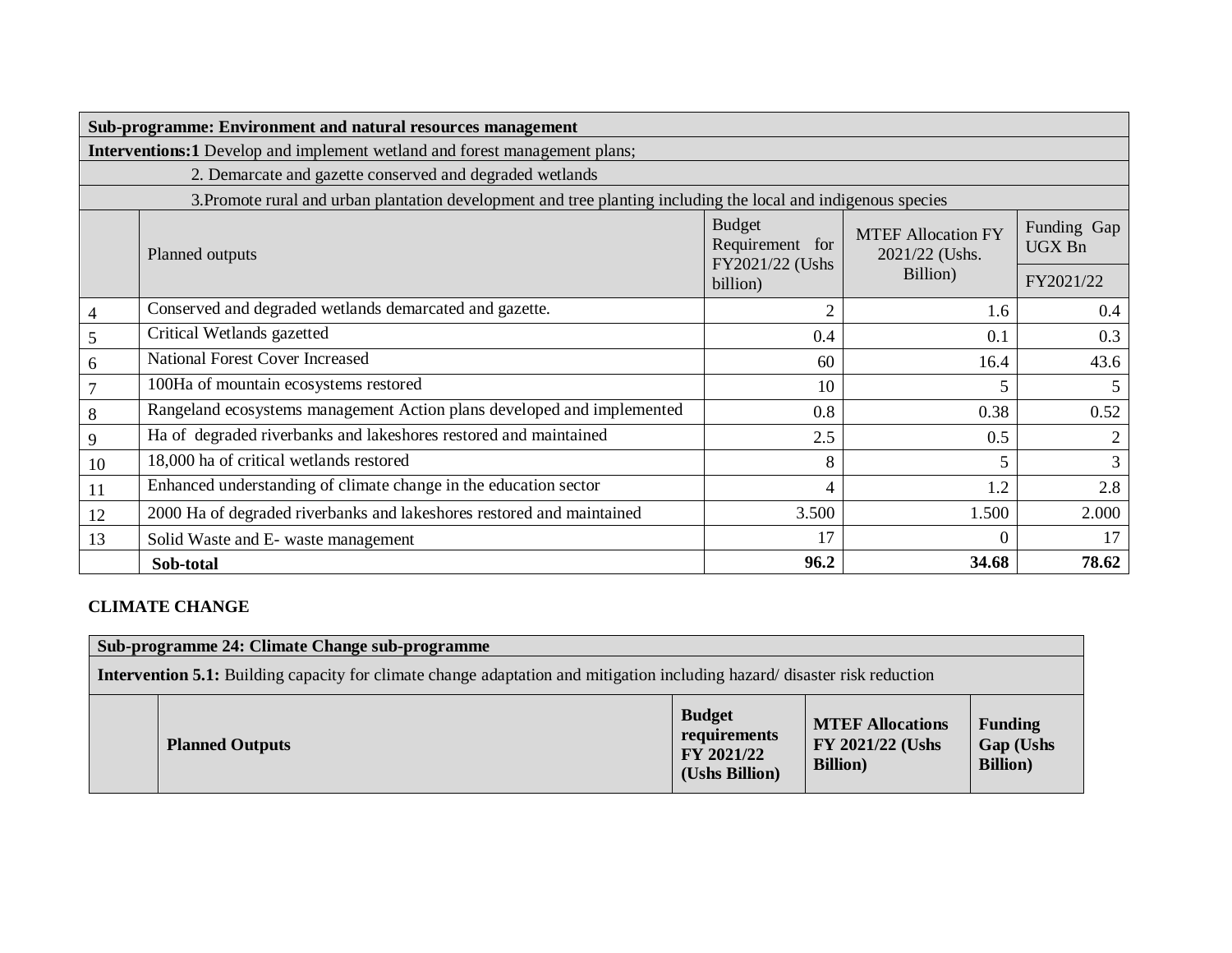| Sub-programme 24: Climate Change sub-programme |                                                                                                                                                                                        |                                                               |                                                                 |                                                 |  |  |  |
|------------------------------------------------|----------------------------------------------------------------------------------------------------------------------------------------------------------------------------------------|---------------------------------------------------------------|-----------------------------------------------------------------|-------------------------------------------------|--|--|--|
|                                                | <b>Intervention 5.1:</b> Building capacity for climate change adaptation and mitigation including hazard/disaster risk reduction                                                       |                                                               |                                                                 |                                                 |  |  |  |
|                                                | <b>Planned Outputs</b>                                                                                                                                                                 | <b>Budget</b><br>requirements<br>FY 2021/22<br>(Ushs Billion) | <b>MTEF Allocations</b><br>FY 2021/22 (Ushs<br><b>Billion</b> ) | <b>Funding</b><br>Gap (Ushs<br><b>Billion</b> ) |  |  |  |
| $\mathbf{1}$                                   | 10 selected Local government staff trained in climate change planning<br>and budgeting                                                                                                 | 0.12                                                          | 0.10                                                            | 0.02                                            |  |  |  |
| $\overline{2}$                                 | Green House Gas (GHG) Inventory updated                                                                                                                                                | 0.25                                                          | 0.07                                                            | 0.18                                            |  |  |  |
| $\overline{3}$                                 | A National Gender responsive MRV system developed and<br>operationalized                                                                                                               | 0.05                                                          | 0.03                                                            | 0.03                                            |  |  |  |
| $\overline{4}$                                 | Uganda's Nationally Determined Contributions (NDC) reviewed,<br>updated and submitted to UNFCCC                                                                                        | 0.10                                                          | 0.05                                                            | 0.05                                            |  |  |  |
|                                                | Intervention 5.3: Mainstream climate change resilience in Programmes and budgets with clear budgets lines and performance indicators                                                   |                                                               |                                                                 |                                                 |  |  |  |
| 5                                              | Enhanced understanding of climate change in the education sector<br>through orientation/trainings for teachers on use of the climate change<br>readers (300 teachers from 150 schools) | 0.30                                                          | 0.25                                                            | 0.05                                            |  |  |  |
| 6                                              | A national gender and climate change strategy and action plan<br>developed                                                                                                             | 0.10                                                          | 0.04                                                            | 0.06                                            |  |  |  |
| $\overline{7}$                                 | Capacity of MDAs and LGs in climate risk screening of projects and<br>programmes built                                                                                                 | 0.20                                                          | 0.16                                                            | 0.04                                            |  |  |  |
| 8                                              | Capacity built across Sectors, MDAs and Private Sector in preparation<br>of bankable climate change response proposals aligned to global climate<br>funds.                             | 0.20                                                          | 0.15                                                            | 0.05                                            |  |  |  |
| 9                                              | Climate change adaptation and mitigation projects monitored                                                                                                                            | 0.10                                                          | 0.05                                                            | 0.05                                            |  |  |  |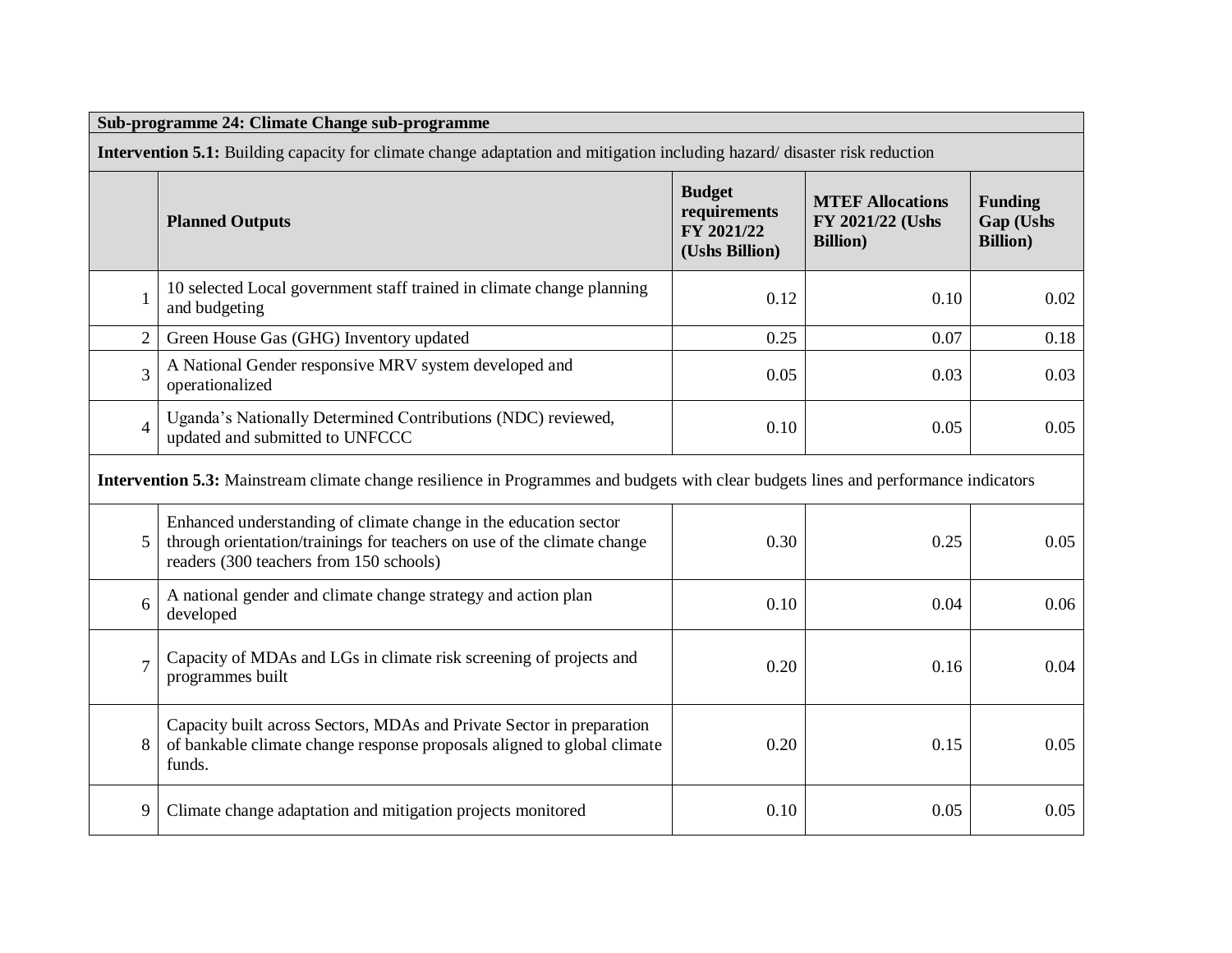|                                                                                                                                  | Sub-programme 24: Climate Change sub-programme                             |                                                               |                                                                 |                                                 |  |  |  |
|----------------------------------------------------------------------------------------------------------------------------------|----------------------------------------------------------------------------|---------------------------------------------------------------|-----------------------------------------------------------------|-------------------------------------------------|--|--|--|
| <b>Intervention 5.1:</b> Building capacity for climate change adaptation and mitigation including hazard/disaster risk reduction |                                                                            |                                                               |                                                                 |                                                 |  |  |  |
|                                                                                                                                  | <b>Planned Outputs</b>                                                     | <b>Budget</b><br>requirements<br>FY 2021/22<br>(Ushs Billion) | <b>MTEF Allocations</b><br>FY 2021/22 (Ushs<br><b>Billion</b> ) | <b>Funding</b><br>Gap (Ushs<br><b>Billion</b> ) |  |  |  |
| 10                                                                                                                               | District climate change baselines established                              | 0.10                                                          | 0.02                                                            | 0.08                                            |  |  |  |
| 11                                                                                                                               | Africa Climate Week Conducted                                              | 2.74                                                          | 0.39                                                            | 2.35                                            |  |  |  |
| 12                                                                                                                               | 1000 copies of the National climate change law printed and<br>disseminated | 0.10                                                          | 0.05                                                            | 0.05                                            |  |  |  |
|                                                                                                                                  | <b>Total budget allocations</b>                                            | 4.36                                                          | 1.36                                                            | 3.00                                            |  |  |  |

|                | Sub-programme: Water Resources Management                                                                                       |                                               |                                                       |                                            |  |  |  |
|----------------|---------------------------------------------------------------------------------------------------------------------------------|-----------------------------------------------|-------------------------------------------------------|--------------------------------------------|--|--|--|
|                | <b>Interventions:</b> 1 Develop and implement integrated catchment management plans for water resources catchment areas         |                                               |                                                       |                                            |  |  |  |
|                | 2 Ensure effective early warning and early action for sustainable efficient utilization of water resources                      |                                               |                                                       |                                            |  |  |  |
|                | 3 Establish functional gender sensitive regional and zonal management committee for water resources.                            |                                               |                                                       |                                            |  |  |  |
|                | 4 Maintain natural water bodies and reservoirs to enhance water storage capacity to meet water resource use                     |                                               | requirements                                          |                                            |  |  |  |
|                | Planned outputs                                                                                                                 | <b>Budget</b><br>Requirement<br>for FY2021/22 | <b>MTEF</b><br><b>Allocation FY</b><br>2021/22 (Ushs. | Funding<br><b>UGX</b><br>Gap<br><b>B</b> n |  |  |  |
|                |                                                                                                                                 |                                               | Billion)                                              | FY2021/22                                  |  |  |  |
|                | Catchment Management Plans for Semliki, Nyamugasani & Kafu in Albert WMZ and for<br>Sezibwa & Okweng in Kyoga WMZ developed     | 7.5                                           | 7.5                                                   | $\theta$                                   |  |  |  |
| $\overline{2}$ | National Water Quality Reference Laboratory in Entebbe Constructed and One (1) Regional<br>laboratory constructed and furnished | 11.98                                         | 6.5                                                   | 5.48                                       |  |  |  |
| $\overline{3}$ | Accreditation of the National Water Quality Reference Laboratory in Entebbe undertaken.                                         | 2.6                                           | $\overline{2}$                                        | 0.6                                        |  |  |  |
| $\overline{4}$ | Degraded water catchments protected and restored through implementation of catchment<br>management measures                     | 4.9                                           | 2.5                                                   | 2.4                                        |  |  |  |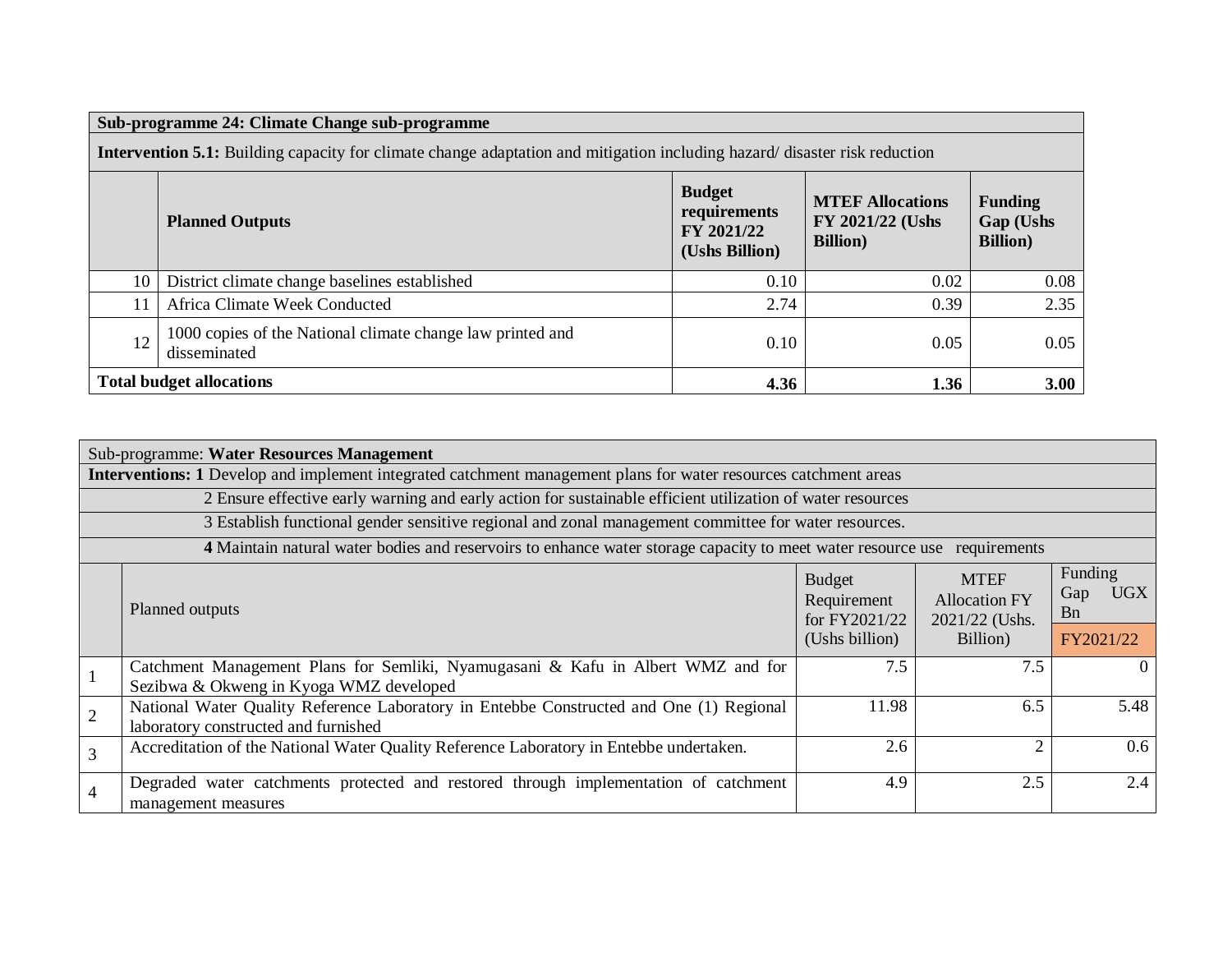|        | Sub-programme: Water Resources Management                                                                                                                                                                                                                                |                                               |                                                       |                                            |  |  |  |
|--------|--------------------------------------------------------------------------------------------------------------------------------------------------------------------------------------------------------------------------------------------------------------------------|-----------------------------------------------|-------------------------------------------------------|--------------------------------------------|--|--|--|
|        | Interventions: 1 Develop and implement integrated catchment management plans for water resources catchment areas                                                                                                                                                         |                                               |                                                       |                                            |  |  |  |
|        | 2 Ensure effective early warning and early action for sustainable efficient utilization of water resources                                                                                                                                                               |                                               |                                                       |                                            |  |  |  |
|        | 3 Establish functional gender sensitive regional and zonal management committee for water resources.                                                                                                                                                                     |                                               |                                                       |                                            |  |  |  |
|        | 4 Maintain natural water bodies and reservoirs to enhance water storage capacity to meet water resource use requirements                                                                                                                                                 |                                               |                                                       |                                            |  |  |  |
|        | Planned outputs                                                                                                                                                                                                                                                          | <b>Budget</b><br>Requirement<br>for FY2021/22 | <b>MTEF</b><br><b>Allocation FY</b><br>2021/22 (Ushs. | Funding<br><b>UGX</b><br>Gap<br><b>B</b> n |  |  |  |
|        |                                                                                                                                                                                                                                                                          | (Ushs billion)                                | Billion)                                              | FY2021/22                                  |  |  |  |
| 5      | Upgrade and rehabilitation of the national SW $&$ GW monitoring network                                                                                                                                                                                                  | 12                                            | 8                                                     |                                            |  |  |  |
| 6      | Rising water mitigation activities                                                                                                                                                                                                                                       | 8                                             | 3                                                     | 5                                          |  |  |  |
| $\tau$ | Water Resources Institute supported to coordinate sector training, research, dialogues and<br>outreach                                                                                                                                                                   | 17.4                                          | $\overline{4}$                                        | 13.4                                       |  |  |  |
| 8      | Joint Transboundary catchment investment projects prepared                                                                                                                                                                                                               | $\overline{3}$                                | $\overline{2}$                                        | $\mathbf{1}$                               |  |  |  |
| 9      | Operational optimal SW & GW monitoring network.                                                                                                                                                                                                                          | 10                                            | 0.21                                                  | 9.79                                       |  |  |  |
| 10     | Water bodies and reservoirs, and river banks surveyed and demarcated.                                                                                                                                                                                                    | 7                                             | 3                                                     | $\overline{4}$                             |  |  |  |
| 11     | Availability of adequate quantity and quality of water resources for all water uses assured                                                                                                                                                                              | 10                                            | $\overline{4}$                                        | 6                                          |  |  |  |
| 12     | National Water Quality Monitoring infrastructure &networks upgraded and functional                                                                                                                                                                                       | 3                                             | 0.8                                                   | 2.2                                        |  |  |  |
| 13     | Flood and drought risk management strategy developed and implemented.                                                                                                                                                                                                    | 6                                             | $\overline{2}$                                        | $\overline{4}$                             |  |  |  |
| 14     | Water security action and investment plans developed and implemented (Kampala and Gulu)                                                                                                                                                                                  | 16                                            | $\overline{7}$                                        | 9                                          |  |  |  |
| 15     | Albert WMZ Water Resources Strategy and Action Plan prepared.                                                                                                                                                                                                            | 4                                             | 3.5                                                   | 0.5                                        |  |  |  |
| 16     | Feasibility studies and designs for priority catchment investment projects prepared; IMB, Kyoga<br>and Albert                                                                                                                                                            | $\overline{\mathcal{A}}$                      | 3                                                     | $\mathbf{1}$                               |  |  |  |
| 17     | Develop and implement water source protection plans in Gulu, Mbale, Busheyi, Koboko,<br>Nyamagasani, Bistya, Kumi-Nyero-Ngora, Kaliro-Namungalwe, Namasale including delineation<br>of water towers and protections zone in Rwenzori, Moroto and Elgon mountainous areas | 6                                             | $\mathbf{1}$                                          | 5 <sup>5</sup>                             |  |  |  |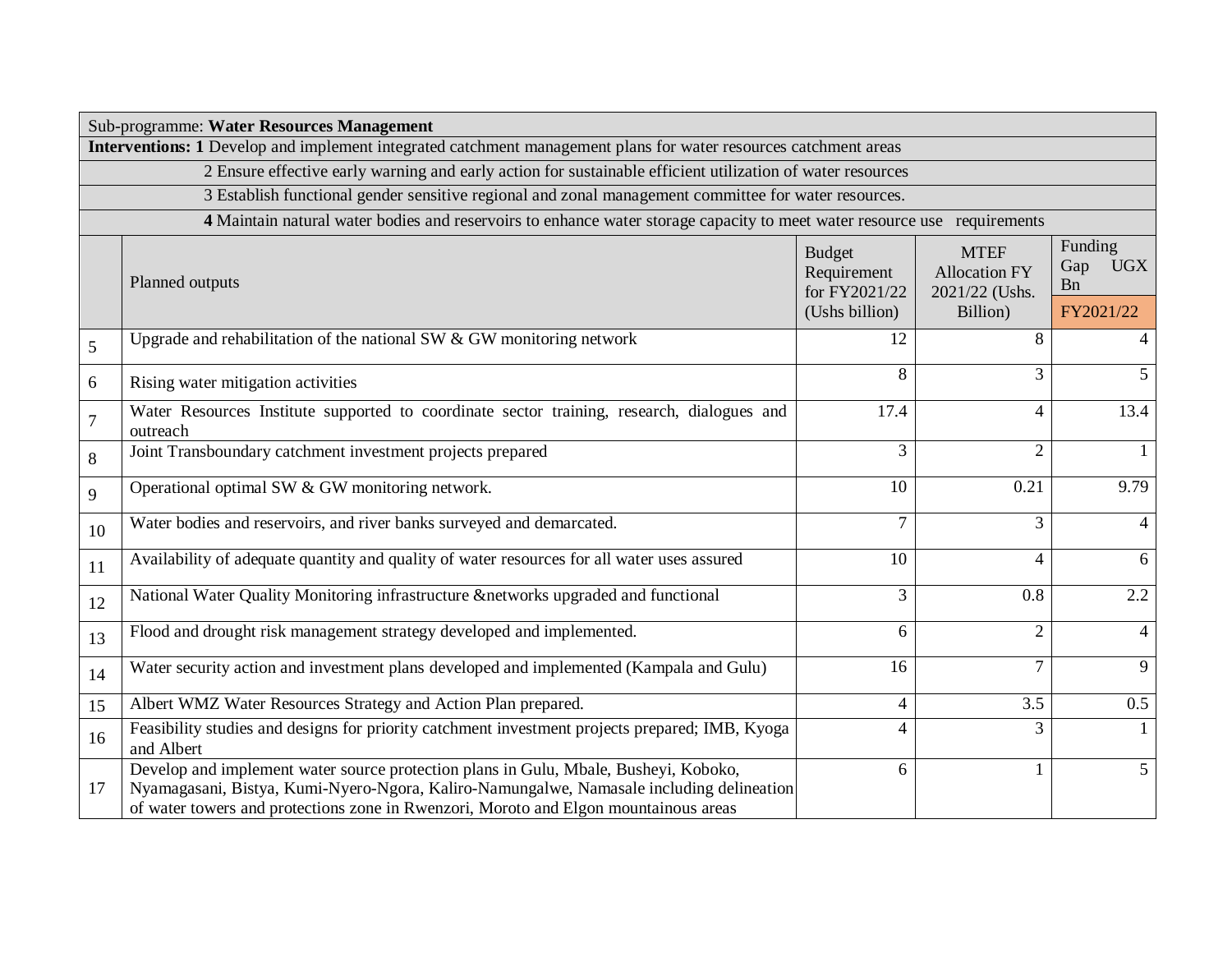| Sub-programme: Water Resources Management                                                                               |                                                                                                                                  |                                               |                                                       |                                            |  |  |  |
|-------------------------------------------------------------------------------------------------------------------------|----------------------------------------------------------------------------------------------------------------------------------|-----------------------------------------------|-------------------------------------------------------|--------------------------------------------|--|--|--|
| <b>Interventions: 1</b> Develop and implement integrated catchment management plans for water resources catchment areas |                                                                                                                                  |                                               |                                                       |                                            |  |  |  |
|                                                                                                                         | 2 Ensure effective early warning and early action for sustainable efficient utilization of water resources                       |                                               |                                                       |                                            |  |  |  |
|                                                                                                                         | 3 Establish functional gender sensitive regional and zonal management committee for water resources.                             |                                               |                                                       |                                            |  |  |  |
|                                                                                                                         | 4 Maintain natural water bodies and reservoirs to enhance water storage capacity to meet water resource use                      |                                               | requirements                                          |                                            |  |  |  |
|                                                                                                                         | Planned outputs                                                                                                                  | <b>Budget</b><br>Requirement<br>for FY2021/22 | <b>MTEF</b><br><b>Allocation FY</b><br>2021/22 (Ushs. | Funding<br><b>UGX</b><br>Gap<br><b>B</b> n |  |  |  |
|                                                                                                                         |                                                                                                                                  | (Ushs billion)                                | Billion)                                              | FY2021/22                                  |  |  |  |
| 18                                                                                                                      | Quantity of water in existing man-made reservoirs/dams determined to inform maintenance<br>and capacity improvement requirements |                                               | $\mathcal{D}_{\mathcal{L}}$                           |                                            |  |  |  |
| 19                                                                                                                      | National Groundwater Management study undertaken and guidance documents developed                                                | 3.9                                           | 3.9                                                   | $\Omega$                                   |  |  |  |
| 20                                                                                                                      | Pollution into IMB controlled and Prevented                                                                                      | 4                                             | 0.4                                                   | 3.6                                        |  |  |  |
|                                                                                                                         | Sub total                                                                                                                        | 148.28                                        | 66.31                                                 | 81.97                                      |  |  |  |

### **Land Component (MLHUD)**

**Sub Programme : Land Component (MLHUD)**

## **Interventions:**

- 1. Complete the automation and integration of the Land Management Information System with other systems
- 2. Fast track the formulation, review, harmonization, and implementation of land laws, policies regulations, standards and guidelines
- 3. Strengthen the capacity of land management institutions in executing their mandate geared towards securing land rights
- 4. Promote land consolidation, titling and banking
- 5. Promote tenure security including women's access to land
- 6. Establish the National Spatial Data Infrastructure (NSDI) to enhance data integration for planning and development
- 7. Develop and implement a Land Valuation Management Information System (LAVMIS)
- 8. Promote integrated land use planning

| <b>MTEF Allocation</b><br><b>Budget Requirement</b><br>S/No<br><b>Planned Outputs</b><br>FY 2021/22 (Ushs.<br>FY 2021/22 (Ushs. |
|---------------------------------------------------------------------------------------------------------------------------------|
|---------------------------------------------------------------------------------------------------------------------------------|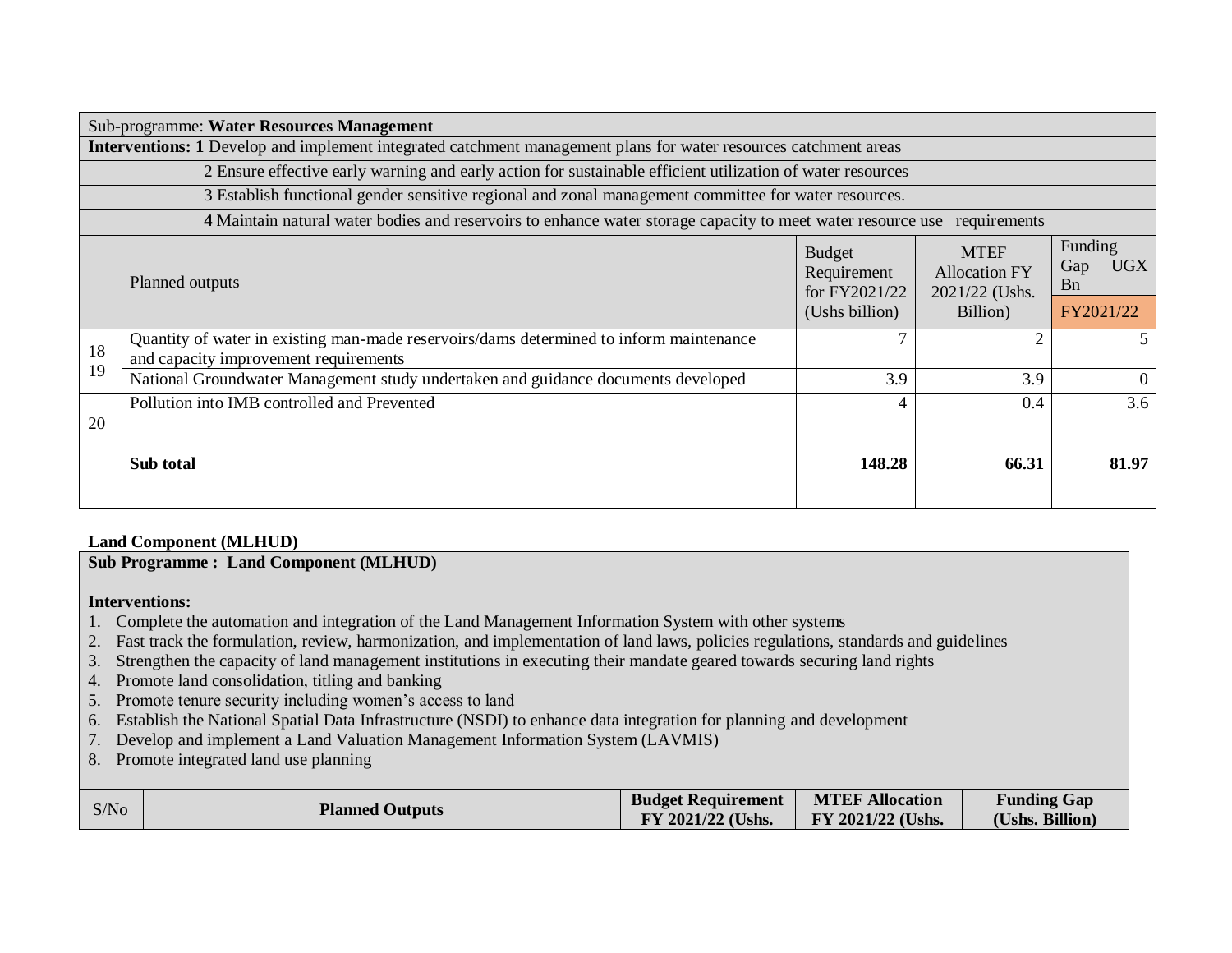### **Sub Programme : Land Component (MLHUD)**

## **Interventions:**

- 1. Complete the automation and integration of the Land Management Information System with other systems
- 2. Fast track the formulation, review, harmonization, and implementation of land laws, policies regulations, standards and guidelines
- 3. Strengthen the capacity of land management institutions in executing their mandate geared towards securing land rights
- 4. Promote land consolidation, titling and banking
- 5. Promote tenure security including women's access to land
- 6. Establish the National Spatial Data Infrastructure (NSDI) to enhance data integration for planning and development
- 7. Develop and implement a Land Valuation Management Information System (LAVMIS)
- 8. Promote integrated land use planning

|                  |                                                                                                               | <b>Billion</b> ) | <b>Billion</b> ) |                |
|------------------|---------------------------------------------------------------------------------------------------------------|------------------|------------------|----------------|
| 1.               | LIS automated and integrated with other systems                                                               | 17               | 17               | $\overline{0}$ |
| 2.               | Revised topographic maps, large scale maps and National atlas.                                                | 2.8              | 2.8              | $\theta$       |
| 3.               | Data Processing Centre established                                                                            | 11.7             | 9.76             | 1.94           |
| $\overline{4}$ . | NLP and NLUP disseminated and implemented                                                                     | 1.1              | 1.1              | $\Omega$       |
| 5.               | Land Acquisition and Resettlement Act and Land Acquisition and<br>Resettlement Policy adopted and implemented | 0.3              | 0.3              | $\Omega$       |
| 6.               | Five (5) land related laws/ bills finalized, adopted and<br>disseminated                                      | 0.6              | 0.4566           | 0.1434         |
| 7.               | DLBs and ALCs trained in land management                                                                      | 9                | 4.3634           | 4.6366         |
| 8.               | Traditional institutions trained and supported                                                                | 0.2              | 0.2              | $\theta$       |
| 9.               | Titled land area                                                                                              |                  |                  | $\theta$       |
| 10.              | SLAAC program in 135 districts implemented                                                                    | 11.1             | 11               | 0.1            |
| 11.              | Women's access to land strengthened                                                                           | 0.9              | 0.9              | $\overline{0}$ |
| 12.              | Fit-for-purpose approach adopted and implemented in planning                                                  | 0.3              | 0.3              | $\mathbf{0}$   |
| 13.              | Land dispute mechanisms reviewed through regulations                                                          | 0.6              | 0.5              | 0.1            |
| 14.              | UNGN rehabilitated and modernized                                                                             |                  |                  | $\Omega$       |
| 15.              | International boundaries affirmed                                                                             | 4.4              | 4                | 0.4            |
| 16.              | National Valuation Standards and Guidelines developed and<br>disseminated                                     | 2.1              | 2.1              | $\Omega$       |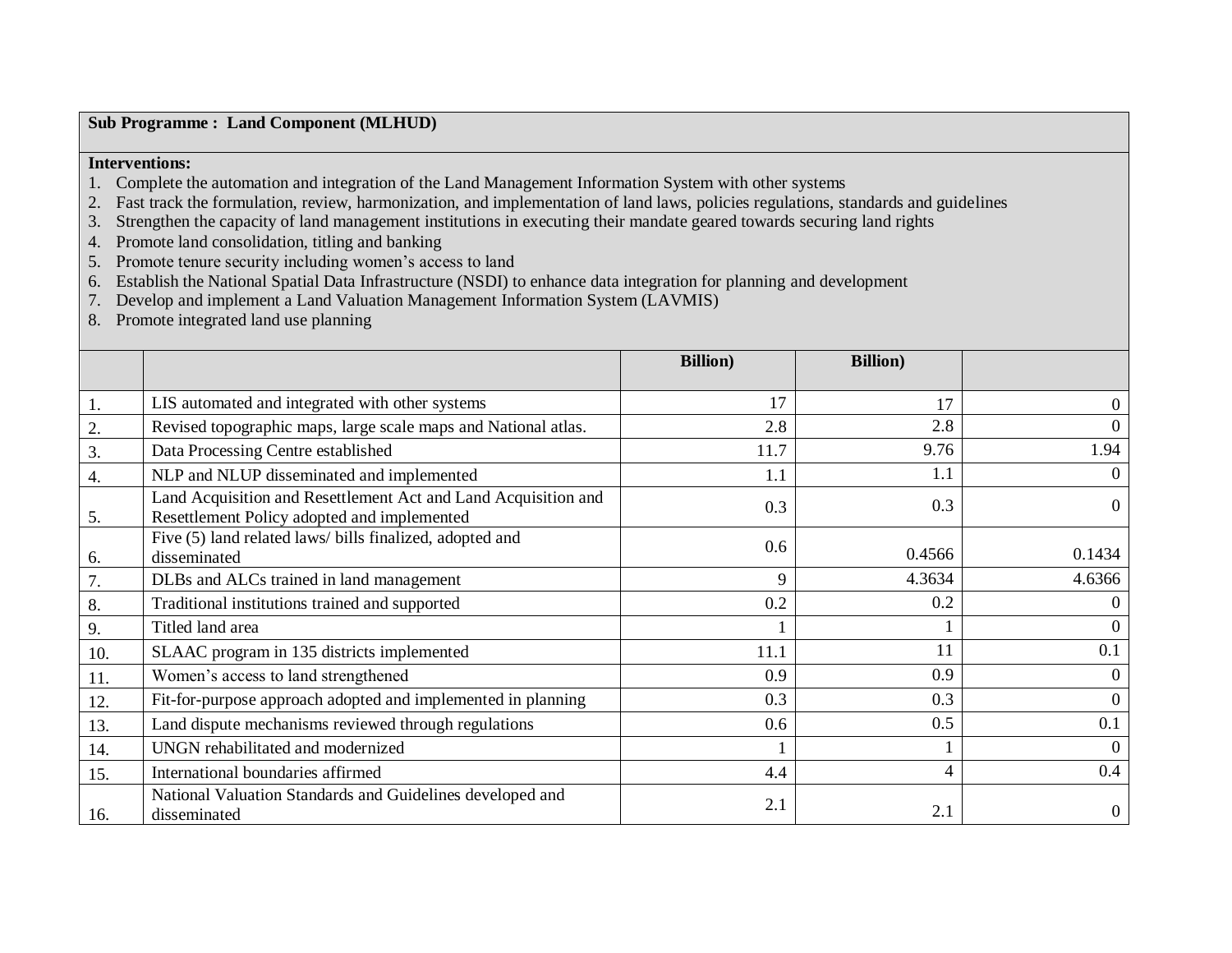|                                        | <b>Sub Programme: Land Component (MLHUD)</b>                                                                                       |                |          |                |
|----------------------------------------|------------------------------------------------------------------------------------------------------------------------------------|----------------|----------|----------------|
| <b>Interventions:</b>                  |                                                                                                                                    |                |          |                |
|                                        | Complete the automation and integration of the Land Management Information System with other systems                               |                |          |                |
|                                        | Fast track the formulation, review, harmonization, and implementation of land laws, policies regulations, standards and guidelines |                |          |                |
| 3.                                     | Strengthen the capacity of land management institutions in executing their mandate geared towards securing land rights             |                |          |                |
|                                        | Promote land consolidation, titling and banking                                                                                    |                |          |                |
|                                        | Promote tenure security including women's access to land                                                                           |                |          |                |
| 6.                                     | Establish the National Spatial Data Infrastructure (NSDI) to enhance data integration for planning and development                 |                |          |                |
|                                        | Develop and implement a Land Valuation Management Information System (LAVMIS)                                                      |                |          |                |
| 8.                                     | Promote integrated land use planning                                                                                               |                |          |                |
|                                        |                                                                                                                                    |                |          |                |
|                                        | Property index for taxation and valuation developed and                                                                            | 4.1            |          |                |
| 17.                                    | implemented                                                                                                                        |                | 4.1      | $\theta$       |
| 18.                                    | Integrated physical and economic development plans for regions                                                                     | 9              | 6        | 3              |
| 19.                                    | Local governments physical planning priorities profiled                                                                            | 0.3            | 0.3      | $\overline{0}$ |
|                                        | Land acquisition services (valuation, survey and registration) for                                                                 |                |          |                |
| 20.                                    | public projects carried out                                                                                                        | $\overline{2}$ | $\Omega$ |                |
| 12.32<br>79.5<br>67.18<br><b>Total</b> |                                                                                                                                    |                |          |                |

## **UNMA -302**

| Interventions: . Enhance access and uptake of meteorological information |                                                                                                                                                                |                                                                            |                                                        |                                       |
|--------------------------------------------------------------------------|----------------------------------------------------------------------------------------------------------------------------------------------------------------|----------------------------------------------------------------------------|--------------------------------------------------------|---------------------------------------|
|                                                                          | <b>Planned Outputs</b>                                                                                                                                         | <b>Budget</b><br><b>Requirement FY</b><br>2021/22(Ushs<br><b>Billion</b> ) | <b>MTEF Allocation</b><br>FY 2021/22<br>(Ushs.Billion) | <b>Funding Gap</b><br>(Ushs. Billion) |
|                                                                          | Feedback on utilization of meteorological forecasts and impacts of<br>severe weather conditions achieved in central, eastern, northern and<br>western regions. | 0.053                                                                      | 0.03                                                   | 0.023                                 |
| $\overline{2}$                                                           | Four seasonal forecasts issued                                                                                                                                 | 0.4763                                                                     | 0.1535                                                 | 0.3228                                |
|                                                                          | Seasonal rainfall performance evaluations conducted in four regions<br>of the country;                                                                         | 0.08                                                                       | 0.034                                                  | 0.046                                 |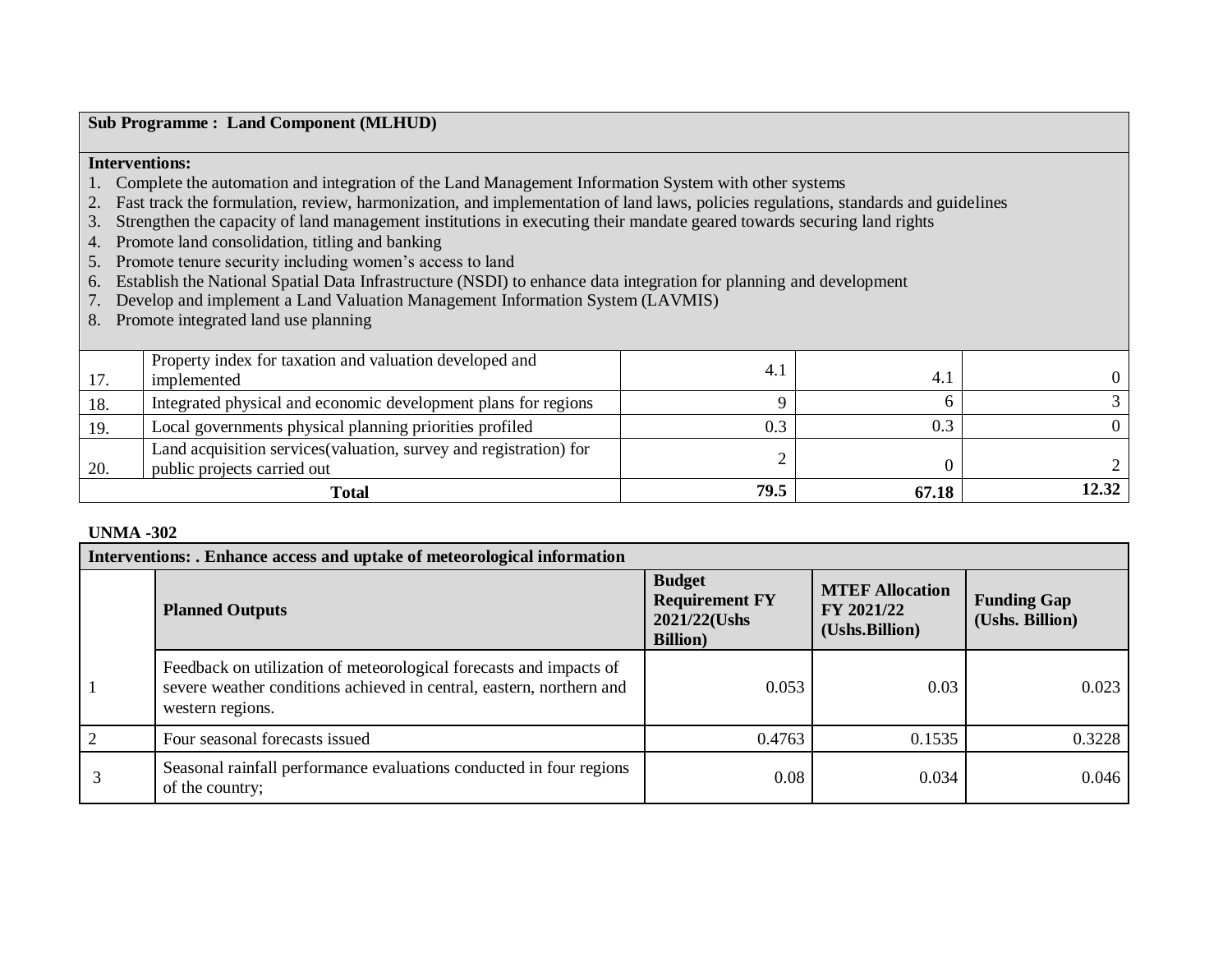| Interventions: . Enhance access and uptake of meteorological information |                                                                                                                                                                                                                                                                                                                                                                               |                                                                            |                                                        |                                       |
|--------------------------------------------------------------------------|-------------------------------------------------------------------------------------------------------------------------------------------------------------------------------------------------------------------------------------------------------------------------------------------------------------------------------------------------------------------------------|----------------------------------------------------------------------------|--------------------------------------------------------|---------------------------------------|
|                                                                          | <b>Planned Outputs</b>                                                                                                                                                                                                                                                                                                                                                        | <b>Budget</b><br><b>Requirement FY</b><br>2021/22(Ushs<br><b>Billion</b> ) | <b>MTEF Allocation</b><br>FY 2021/22<br>(Ushs.Billion) | <b>Funding Gap</b><br>(Ushs. Billion) |
| 4                                                                        | Weather and climate information effectively disseminated through<br>various media                                                                                                                                                                                                                                                                                             | 0.28                                                                       | 0.08                                                   | 0.2                                   |
| 5                                                                        | Daily forecasts disseminated to 3 media houses of UBC TV, Star TV<br>AND Bukedde 1 T.V after the newscasts in Luganda, Swahili and<br>English                                                                                                                                                                                                                                 | 0.2                                                                        | 0.105104                                               | 0.094896                              |
| 6                                                                        | 6,570 Terminal Aerodrome Forecasts, 810 SIGMETs 65,700<br>METARs and 35,570 Flight folders issued for Entebbe, Soroti, Gulu,<br>Arua, Kasese, Kajjasi, Kabaale, Jinja and Tororo Aerodromes.                                                                                                                                                                                  | 0.478                                                                      | 0.368                                                  | 0.11                                  |
| $\overline{7}$                                                           | Sensitization and feedback on Aviation and Marine forecasts<br>obtained                                                                                                                                                                                                                                                                                                       | 0.166                                                                      | 0.07                                                   | 0.096                                 |
| 8                                                                        | Aeronautical Offices at Regional Airports upgraded and equipped to<br>meet WMO/ICAO standards                                                                                                                                                                                                                                                                                 | 0.202                                                                      | 0.074                                                  | 0.128                                 |
| 9                                                                        | National Climate Atlas for Uganda based on current weather trends<br>developed;                                                                                                                                                                                                                                                                                               | 0.12                                                                       | 0.06                                                   | 0.06                                  |
| 10                                                                       | Awareness programs on the importance and use of meteorological<br>services Developed and implemented through carrying out<br>Popularising of Meteorology in 40 primary and 40 secondary<br>schools in Kumi, Katakwi, Soroti, Abim, Pader, Kotido, Nakaseke,<br>Kiboga and Nakasongola, Kiruhura, Ibanda, Mbarara districts to<br>increase awareness on weather climate issues | 0.356                                                                      | 0.11                                                   | 0.246                                 |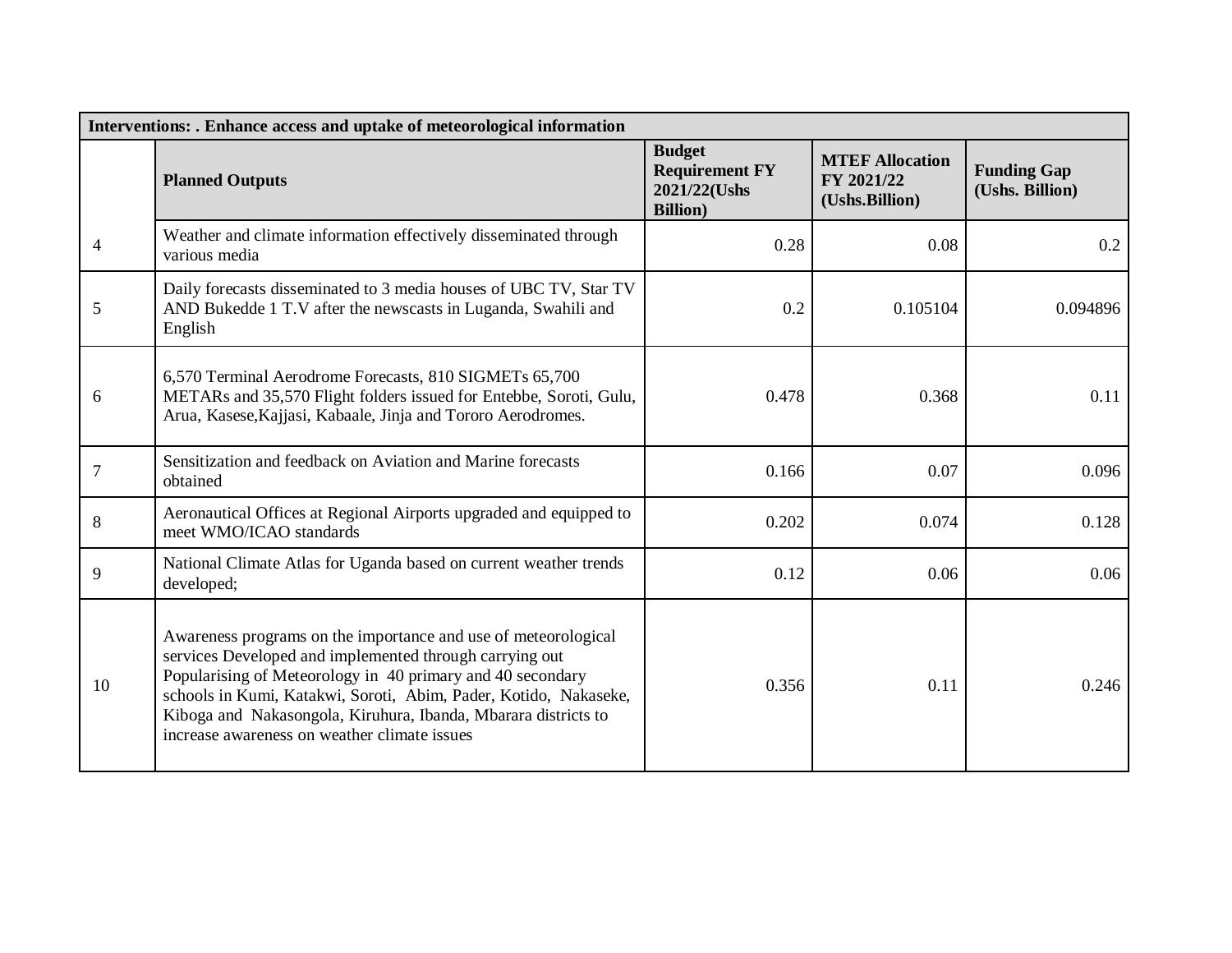| Interventions: . Enhance access and uptake of meteorological information |                                                                                                                                                                                                                                                                                                                         |                                                                            |                                                        |                                       |
|--------------------------------------------------------------------------|-------------------------------------------------------------------------------------------------------------------------------------------------------------------------------------------------------------------------------------------------------------------------------------------------------------------------|----------------------------------------------------------------------------|--------------------------------------------------------|---------------------------------------|
|                                                                          | <b>Planned Outputs</b>                                                                                                                                                                                                                                                                                                  | <b>Budget</b><br><b>Requirement FY</b><br>2021/22(Ushs<br><b>Billion</b> ) | <b>MTEF Allocation</b><br>FY 2021/22<br>(Ushs.Billion) | <b>Funding Gap</b><br>(Ushs. Billion) |
| 11                                                                       | Research studies undertaken to strengthen research on future climate<br>trends and its impacts to produce an annual state of the climate<br>report for Uganda for 2020 and a Preliminary State of the Climate of<br>Uganda 2021                                                                                         | 0.2215                                                                     | 0.1955                                                 | 0.026                                 |
| 12                                                                       | Dissemination of daily weather information improved to Entebbe<br>Airport station visitors                                                                                                                                                                                                                              | 0.126                                                                      | 0.051                                                  | 0.075                                 |
|                                                                          | Intervention 2: Install new and adequately equip and maintain existing automatic weather stations to ensure maximum functionality                                                                                                                                                                                       |                                                                            |                                                        |                                       |
|                                                                          | 2 Automatic Weather Observation systems, 1 ceilometer LIDAR, 1<br>Air pollution Monitoring station, 150 Manual Rain gauges, 300<br>Measuring cylinders, 30 Vaisala Barometers, 30 Adcon RTUs, 200<br>Adcon Batteries, 30 Adcon Digital Rain gauges, 30 Adcon Digital<br>thermometers and 30 ADCON Anemometers procured. | 8.843                                                                      | 5.643                                                  | 3.2                                   |
| $\overline{2}$                                                           | Evaporation Pans and other manual weather instruments installed<br>across the country                                                                                                                                                                                                                                   | 0.412                                                                      | 0.166                                                  | 0.246                                 |
| 3                                                                        | Functionality of 101 Automatic Weather Stations, 53 manual<br>weather stations, 300 rainfall stations Maintained countrywide                                                                                                                                                                                            | 1.3692                                                                     | 0.72616                                                | 0.64304                               |
| 4                                                                        | Revive functionality of 4 (Nabuin, Kachwekano, RakaiDFI, Moyo)<br><b>Stations</b>                                                                                                                                                                                                                                       | 0.952                                                                      | 0.2                                                    | 0.752                                 |
| 5                                                                        | Radar and Windshear Operations Maintained                                                                                                                                                                                                                                                                               | 1.01                                                                       | 0.33                                                   | 0.68                                  |
|                                                                          | <b>Total</b>                                                                                                                                                                                                                                                                                                            | 15.345                                                                     | 8.396264                                               | 6.94873                               |